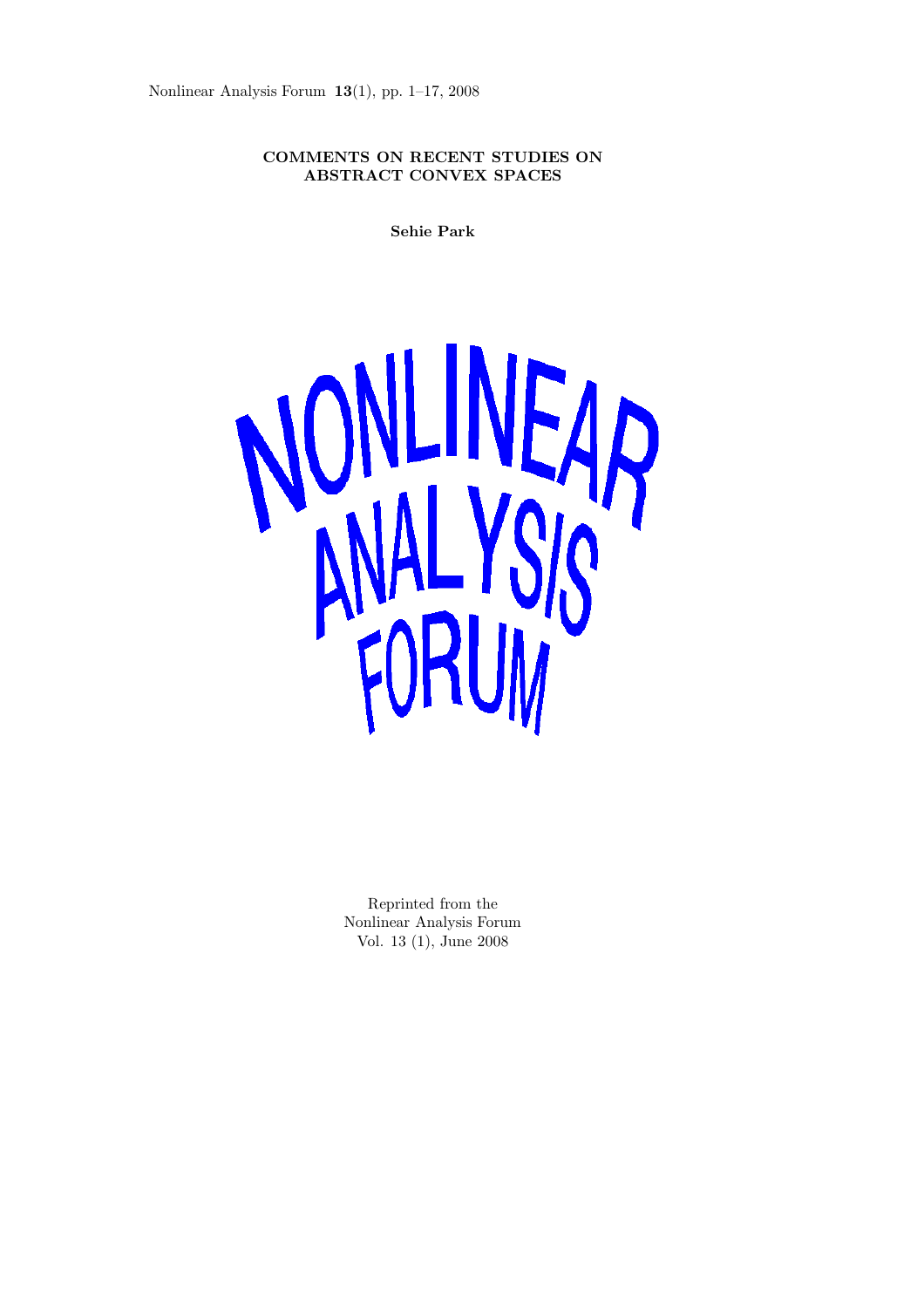## **COMMENTS ON RECENT STUDIES ON ABSTRACT CONVEX SPACES**

### **Sehie Park**

*The National Academy of Sciences, Republic of Korea, and Department of Mathematical Sciences Seoul National University Seoul 151–747, Korea* E-mail : shpark@math.snu.ac.kr

Abstract. Some modifications of the concept of generalized convex spaces are actually particular types of them. As an example, we introduce  $\phi_A$ -spaces which include  $L$ -spaces due to Ben-El-Mechaiekh et al.,  $FC$ -spaces due to Ding, and others. In this paper, we show that contents of sixteen recent papers on  $FC$ -spaces are consequences of the abstract convex space theory or the generalized convex space theory developed by the author.

### **1. Introduction**

Since 1993, the author has studied generalized convex spaces (or *G*-convex spaces) and the better admissible class  $\mathfrak{B}$  of multimaps as common generalizations of various general convexities without linear structures and of multimaps due to a large number of other authors, respectively. We have established within such a frame the foundations of the KKM theory initiated by Knaster, Kuratowski, and Mazurkiewicz (simply, KKM), as well as fixed point theorems and many other equilibrium results for multimaps; see [22-25,29,30,34-37]. This direction of study has been followed by a number of other authors.

In order to polish up the *G*-convex space theory, in our previous work [24], we suggested to destroy many of artificial terminology adopted by other authors in the KKM theory on such spaces. Moreover, in [29], we showed that a number of fixed point theorems or other results related to *G*-convex spaces appeared in many works are simple consequences of known results. Furthermore, in [26,27,31,32], we showed that *G*-convex space theory can be extended to an abstract convex space theory.

Recently there have appeared some modifications of the concept of generalized convex spaces. Typical examples of such modifications are *L*-spaces due to Ben-El-Mechaiekh et al. [1], *F C*-spaces due to Ding [2-12], and others; see [29,32]. Some authors incorrectly claimed that such modifications are generalizations of *G*-convex spaces without giving any justifications or any proper examples. Many of them even claimed that pairs of the forms  $(X; \Gamma)$  or  $(X; \{\varphi_A\})$  generalize the triple  $(X, D; \Gamma)$ .

<sup>2000</sup> Mathematics Subject Classification: Primary 47H04, 47H10. Secondary 46A16, 46A55, 52A07, 54C60, 54H25, 55M20.

Key words and phrases: Abstract convex space, generalized  $(G<sub>-</sub>)$  convex space,  $\phi_A$ -spaces, KKM principle, map class  $\mathfrak{K}$ ,  $\mathfrak{K} \mathfrak{C}$ ,  $\mathfrak{K} \mathfrak{O}$ ,  $\mathfrak{B}$ , L-spaces,  $FC$ -spaces.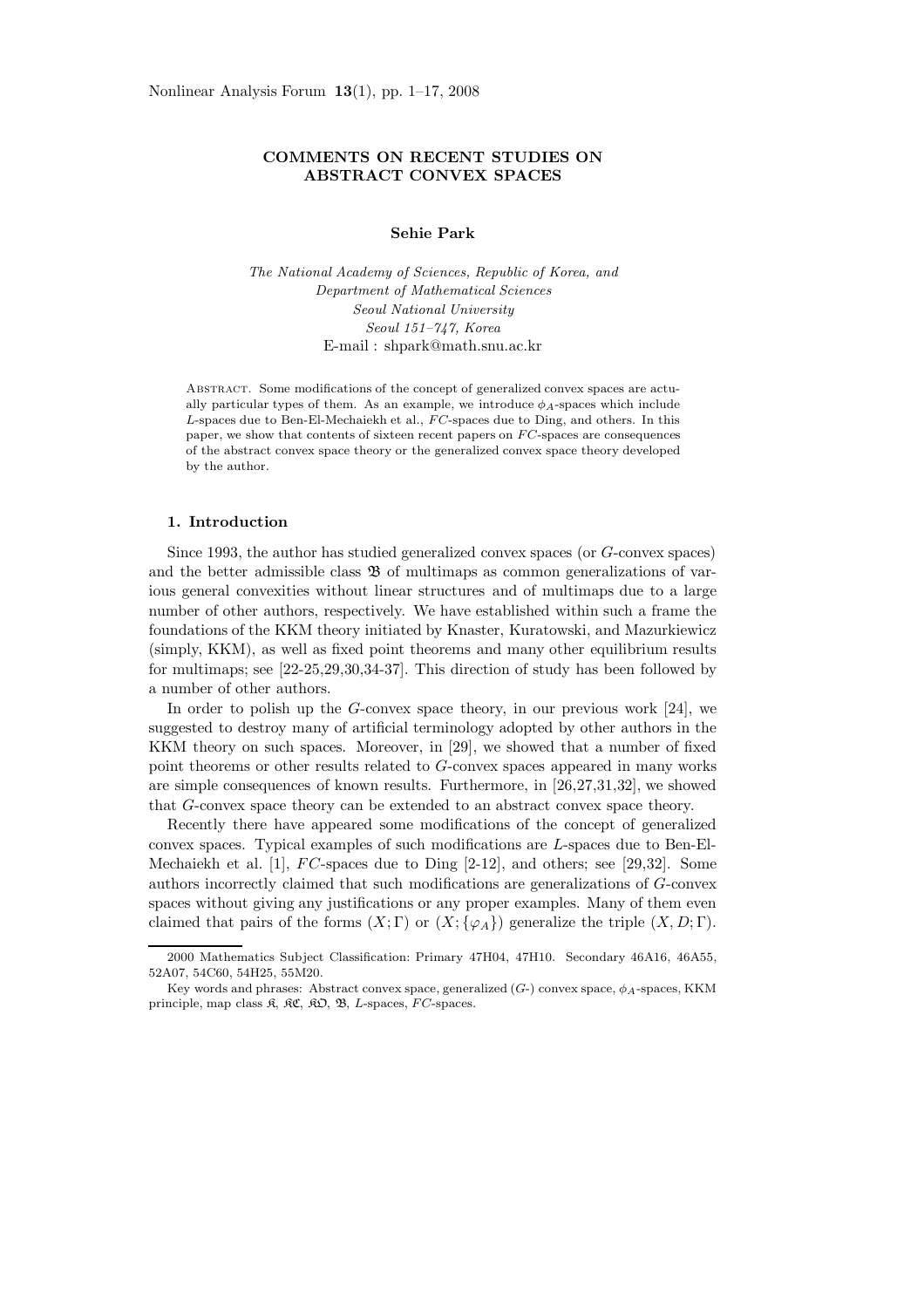Moreover, a number of authors claimed to obtain new results on KKM theory within the frames of their own modifications; see [29,32].

Our main aim in this paper is to show that some modifications of *G*-convex spaces are unified to  $\phi_A$ -spaces and that the contents of sixteen recent papers [2-14,17,39,40] on *F C*-spaces are simply consequences of the abstract convex space theory or the generalized convex space theory developed by the author.

A part of this paper was refined in our previous works [32,33].

## **2.** Abstract convex spaces and the map classes  $\hat{\mathcal{R}}$ ,  $\hat{\mathcal{R}}\hat{\mathcal{C}}$ , and  $\hat{\mathcal{R}}\hat{\mathcal{D}}$

Let  $\langle D \rangle$  denote the set of all nonempty finite subsets of a set *D*. The following is well-known:

**Definitions.** A *generalized convex space* or a *G-convex space*  $(X, D; \Gamma)$  consists of a topological space *X*, a nonempty set *D*, and a multimap  $\Gamma : \langle D \rangle \to X$  such that for each  $A \in \langle D \rangle$  with the cardinality  $|A| = n + 1$ , there exists a continuous function  $\phi_A : \Delta_n \to \Gamma(A)$  such that  $J \in \langle A \rangle$  implies  $\phi_A(\Delta_J) \subset \Gamma(J)$ .

Here,  $\Delta_n$  is the standard *n*-simplex with vertices  $\{e_i\}_{i=0}^n$ , and  $\Delta_J$  the face of  $\Delta_n$ corresponding to  $J \in \langle A \rangle$ ; that is, if  $A = \{a_0, a_1, \ldots, a_n\}$  and  $J = \{a_{i_0}, a_{i_1}, \ldots, a_{i_k}\} \subset$ *A*, then  $\Delta_J = \text{co}\{e_{i_0}, e_{i_1}, \ldots, e_{i_k}\}$ . In case  $X \supset D$ , the *G*-convex space is denoted by  $(X \supset D; \Gamma)$ . For details, see [22-25,29,30,34-37].

Recently, the above concept is extended as follows [26,31]:

**Definitions.** An *abstract convex space* (*E,D*; Γ) consists of nonempty sets *E*, *D*, and a multimap  $\Gamma : \langle D \rangle \to E$  with nonempty values. We may denote  $\Gamma_A := \Gamma(A)$ for  $A \in \langle D \rangle$ .

For any  $D' \subset D$ , the *Γ-convex hull* of  $D'$  is denoted and defined by

$$
\mathrm{co}_{\Gamma}D':=\bigcup\{\Gamma_A\mid A\in\langle D'\rangle\}\subset E.
$$

[ co is reserved for the convex hull in vector spaces.]

A subset X of E is called a  $\Gamma$ -*convex subset* of  $(E, D; \Gamma)$  relative to D' if for any  $N \in \langle D' \rangle$ , we have  $\Gamma_N \subset X$ , that is, co<sub>Γ</sub>*D'*  $\subset X$ . Then  $(X, D'; \Gamma_{\langle D' \rangle})$  is called a Γ*-convex subspace* of (*E,D*; Γ).

When  $D \subset E$ , the space is denoted by  $(E \supset D; \Gamma)$ . In such case, a subset *X* of *E* is said to be Γ-*convex* if  $\text{co}_{\Gamma}(X \cap D) \subset X$ ; in other words, X is Γ-convex relative to  $D' := X \cap D$ . In case  $E = D$ , let  $(E; \Gamma) := (E, E; \Gamma)$ .

An abstract convex space with a topology on *E* is called *an abstract convex topological space*.

**Examples.** 1. A convexity space  $(E, C)$  in the classical sense; see [38], where the bibliography lists 283 papers.

2. A generalized convex space or a *G*-convex space (*X, D*; Γ) due to Park.

3. A *convex space* (*X, D*; Γ) is a triple where *X* is a subset of a vector space,  $D \subset X$  such that co  $D \subset X$ , and each  $\Gamma_A$  is the convex hull of  $A \in \langle D \rangle$  equipped with the Euclidean topology. This concept generalizes the one due to Lassonde [21].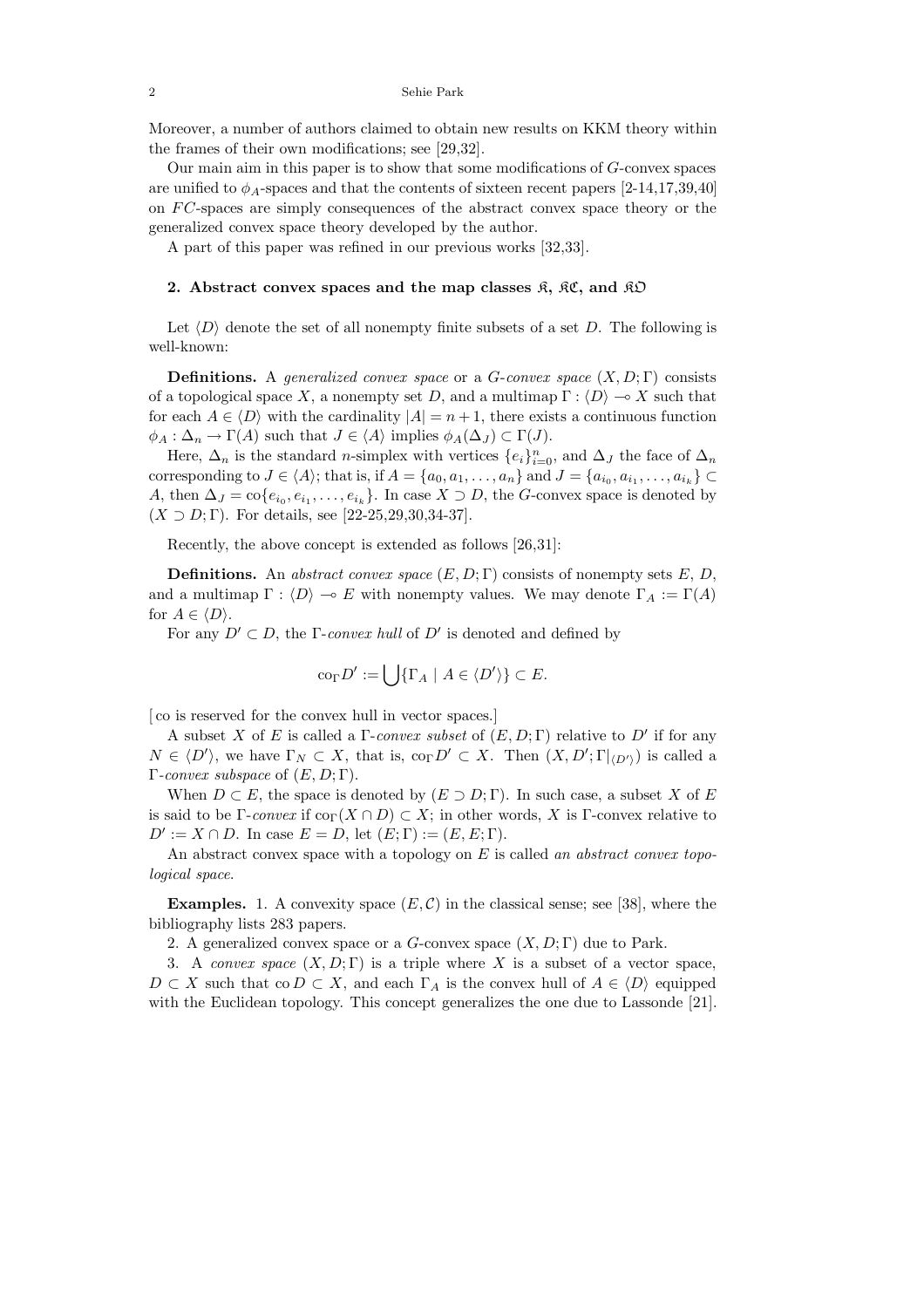4. A *G*-convex space (*X, D*; Γ) is called a *C*-*space* (or an *H*-*space*) if each Γ*<sup>A</sup>* is *ω*-connected (that is, *n*-connected for all  $n \ge 0$ ) and  $\Gamma_A \subset \Gamma_B$  for  $A \subset B$  in  $\langle D \rangle$ ; see Horvath [19,20] for particular forms for  $X = D$ .

5. For  $X = D$ , a *G*-convex space  $(X, D; \Gamma)$  reduces to an *L*-space  $(X, \Gamma)$  due to Ben-El-Mechaiekh et al. [1].

**Definitions.** [26,31] Let  $(E, D; \Gamma)$  be an abstract convex space and *Z* a set. For a multimap  $F: E \to Z$  with nonempty values, if a multimap  $G: D \to Z$  satisfies

$$
F(\Gamma_A) \subset G(A) := \bigcup_{y \in A} G(y) \quad \text{for all } A \in \langle D \rangle,
$$

then *G* is called a *KKM map* with respect to *F*. A *KKM map*  $G: D \to E$  is a KKM map with respect to the identity map 1*E*.

A multimap  $F: E \to Z$  is said to have the *KKM property* and called a  $\mathfrak{K}\text{-}map$ if, for any KKM map  $G: D \to Z$  with respect to *F*, the family  ${G(y)}_{y \in D}$  has the finite intersection property. We denote

$$
\mathfrak{K}(E, Z) := \{ F : E \multimap Z \mid F \text{ is a } \mathfrak{K}\text{-map} \}.
$$

Similarly, when  $Z$  is a topological space, a  $\Re \mathfrak{C}$ -*map* is defined for closed-valued maps  $G$ , and a  $\mathcal{R}D$ -map for open-valued maps  $G$ . Note that if  $Z$  is discrete then three classes  $\mathfrak{K}, \mathfrak{K}\mathfrak{C}$ , and  $\mathfrak{K}\mathfrak{D}$  are identical. Some authors use the notation KKM(*E*, *Z*) instead of  $\mathfrak{RC}(E,Z)$ .

### **3. Basic theorems in the KKM theory**

In our KKM theory on abstract convex spaces given in [26,27,31], there exist some basic theorems from which we can deduce several equivalent formulations that can be used for applications. In this section, we introduce some of such basic theorems.

We begin with the following prototype of KKM type theorems:

**Theorem A.** Let  $(E, D; \Gamma)$  be an abstract convex space, Z a set, and  $F \in$  $\mathfrak{K}(E, Z)$ *.* Let  $G: D \to Z$  be a map such that

 $(A.1)$  *for any*  $N \in \langle D \rangle$ ,  $F(\Gamma_N) \subset G(N)$ .

*Then for each*  $N \in \langle D \rangle$ ,  $F(E) \cap \bigcap \{ G(y) \mid y \in N \} \neq \emptyset$ .

**Remarks.** 1. If *Z* is a topological space and *G* is open-valued [resp., closedvalued, then we can assume  $F \in \mathfrak{RO}(E, Z)$  [resp.,  $F \in \mathfrak{RC}(E, Z)$ ].

2. If  $E = Z$  and if the identity map  $1_E = F \in \mathcal{R}(E, E)$ , then Condition (A.1) says that *G* is a KKM map.

3. For KKM type theorems on convex spaces, *H*-spaces, or *G*-convex spaces and their applications, there are a large number of works; see [22,23,31,34-37] and references therein.

The following coincidence theorem follows from Theorem A.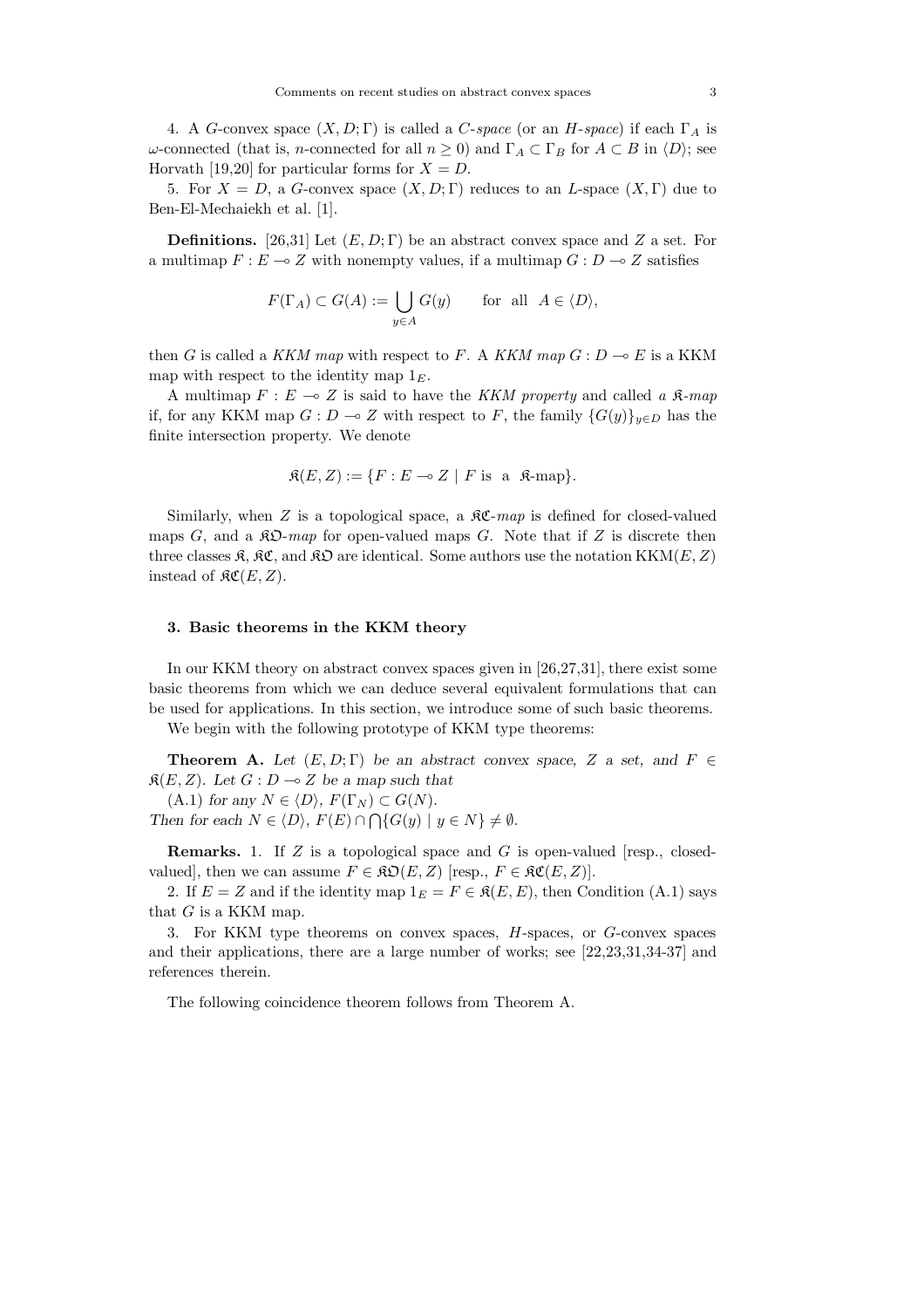**Theorem B.** Let  $(E, D; \Gamma)$  be an abstract convex space, Z a set,  $S: D \to Z$ , T:  $E \multimap Z$  *maps, and*  $F \in \mathfrak{K}(E, Z)$ *. Suppose that* 

 $(B.1)$  *for each*  $z \in F(E)$ ,  $\operatorname{co}_{\Gamma} S^{-}(z) \subset T^{-}(z)$ *; and* 

 $(F, 2)$   $F(E) \subset S(N)$  for some  $N \in \langle D \rangle$ .

*Then there exists an*  $\bar{x} \in E$  *such that*  $F(\bar{x}) \cap T(\bar{x}) \neq \emptyset$ *.* 

**Remark.** If *Z* is a topological space and *S* has open [resp., closed] values, then we can assume  $F \in \mathfrak{RC}(E, Z)$  [resp.,  $F \in \mathfrak{RO}(E, Z)$ ].

**Corollary B.1.** *Let*  $(E, D; \Gamma)$  *be an abstract convex space,*  $S : D \to E$ ,  $T :$  $E \multimap E$  maps, and  $1_E \in \mathfrak{K}(E, E)$ *. Suppose that* 

- (1) *for each*  $y \in E$ ,  $\operatorname{co}_{\Gamma} S^{-}(y) \subset T^{-}(y)$ *; and*
- $(2)$   $E \subset S(N)$  for some  $N \in \langle D \rangle$ .

*Then T* has a fixed point  $\bar{x} \in E$ , that is,  $\bar{x} \in T(\bar{x})$ .

From Theorem B, we obtain the following Fan type matching theorem:

**Theorem C.** Let  $(E, D; \Gamma)$  be an abstract convex space, Z a set, S :  $D \to Z$ , *and*  $F \in \mathcal{R}(E, Z)$  *satisfying*  $F(E) \subset S(N)$  *for some*  $N \in \langle D \rangle$ *. Then there exists an*  $M \in \langle D \rangle$  *such that*  $F(\Gamma_M) \cap \bigcap \{ S(x) \mid x \in M \} \neq \emptyset$ .

Recall that, for a *G*-convex space  $(X, D; \Gamma)$ , a multimap  $F: D \to X$  is called a *KKM map* if  $\Gamma_A \subset F(A)$  for each  $A \in \langle D \rangle$ .

The following KKM theorem for *G*-convex spaces shows  $1_X \in \mathfrak{RC}(X,X) \cap \mathfrak{RO}(X,X);$ see [23,24,37]:

**Theorem D.** Let  $(X, D; \Gamma)$  be a *G*-convex space and  $F: D \to X$  *a multimap such that*

(1) *F has closed* [*resp., open*] *values; and*

(2) *F is a KKM map.*

*Then*  $\{F(z)\}_{z\in D}$  *has the finite intersection property* (*More precisely, for each*  $N \in$  $\langle D \rangle$ , we have  $\phi_N(\Delta_n) \cap \bigcap_{z \in N} F(z) \neq \emptyset$ .

*Further, if*

(3)  $\bigcap_{z \in M} \overline{F(z)}$  is compact for some  $M \in \langle D \rangle$ , *then* we have  $\bigcap_{z \in D} \overline{F(z)} \neq \emptyset$ .

**Examples.** 1. For  $X = \Delta_n$ , if *D* is the set of vertices of  $\Delta_n$  and  $\Gamma = \infty$ , the convex hull, Theorem D reduces to the original KKM principle and its open version; see [22,23].

2. If *D* is a nonempty subset of a topological vector space *X* (not necessarily Hausdorff), Theorem D extends Fan's KKM lemma; see [16].

3. Note that any KKM theorem on spaces of the form  $(X, \{\varphi_A\})$  can not generalize the original KKM principle or Fan's KKM lemma.

The following continuous selection theorem for multimaps with noncompact domain is given in [27, Lemma 3.5]: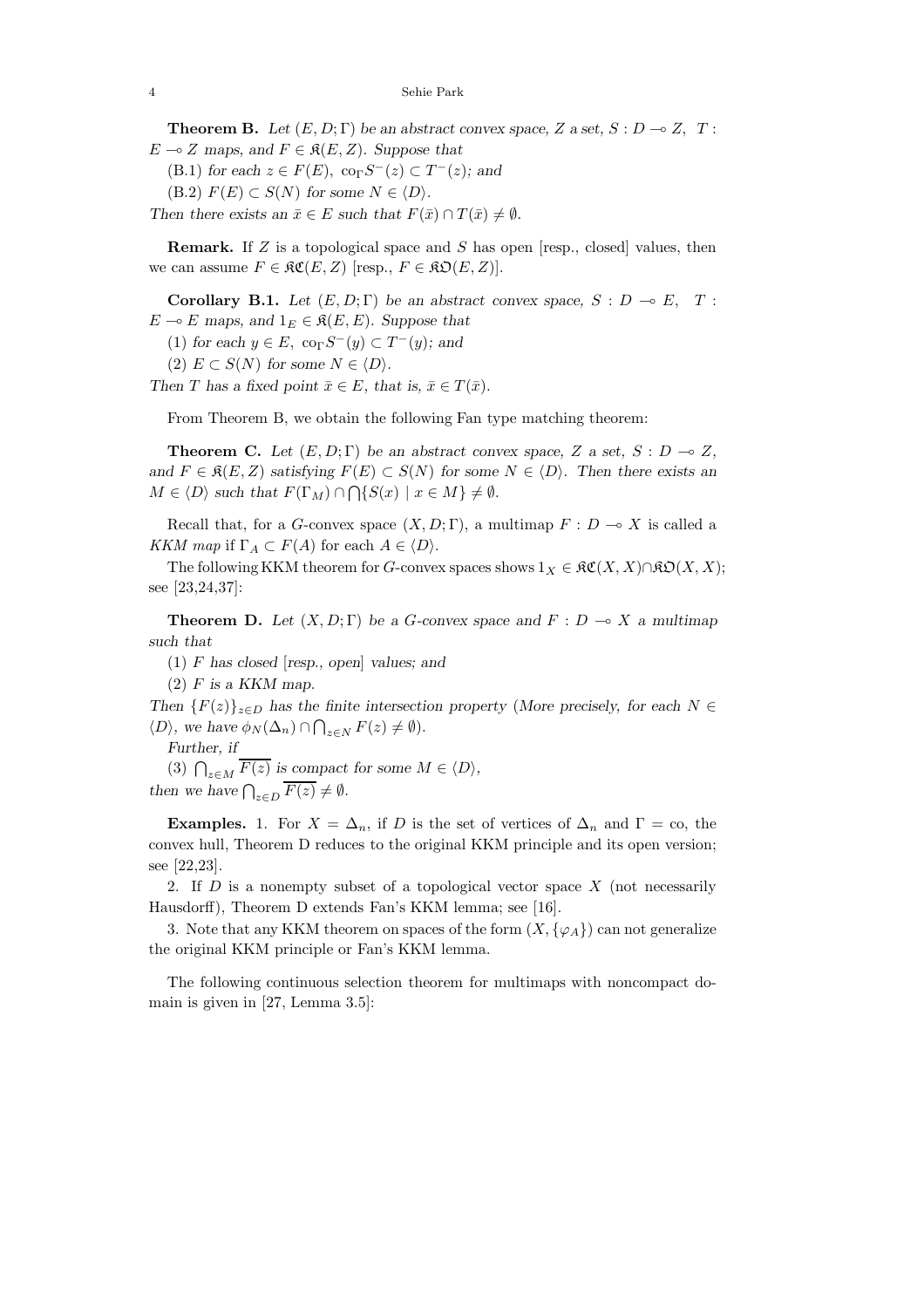**Theorem E.** Let *X* be a normal space,  $(Y, D; \Gamma)$  a *G*-convex space, and  $S: X \rightarrow$ *D a* map such that  $X = \bigcup \{\text{Int } S^-(y) \mid y \in A\}$  for some  $A \in \langle D \rangle$ . Then there exists *a continuous function*  $s: X \to \Gamma_A$  *such that*  $s(x) \in \Gamma(A \cap S(x))$  *for all*  $x \in X$ *. In fact, if*  $|A| = n + 1$ *, then*  $s = \phi_A \circ p$ *, where*  $\phi_A : \Delta_n \to \Gamma_A$  *and*  $p : X \to \Delta_n$  *are continuous functions.*

There have appeared a lot of variants or particular forms of Theorem E; for examples, [15, Lemma 2.1] where it should be  $D \subset Y$ ; [5, Theorems 2.1-2.3] where its author incorrectly claimed that a large number of known results follow from his; and [6, Theorem 2.1] where *X* should be Hausdorff and its author incorrectly stated that his result generalizes one of the present author's.

From now on, multimaps are sometimes called maps.

**Definitions.** Let (*X, D*; Γ) be a *G*-convex space and *Z* a topological space. We define *the better admissible class*  $\mathfrak{B}$  of maps from X into Z as follows [22]:

 $F \in \mathfrak{B}(X,Z) \iff F : X \multimap Z$  is a map such that for any  $N \in \langle D \rangle$  with the cardinality  $|N| = n + 1$  and any continuous function  $p : F(\Gamma_N) \to \Delta_n$ , the composition

$$
\Delta_n \xrightarrow{\phi_N} \Gamma_N \xrightarrow{F|_{\Gamma_N}} F(\Gamma_N) \xrightarrow{p} \Delta_n
$$

has a fixed point. Note that  $\Gamma_N$  can be replaced by the compact set  $\phi_N(\Delta_n)$ 

For more details and examples of subclasses of  $\mathfrak{B}$ , see [22,28,30] and references therein. Authors of [2,17,40] adopted a certain restricted subclass  $\beta$  of  $\mathfrak{B}$  and made a false claim that theirs includes B.

The following are given in [31]:

**Theorem F.** *Let* (*X, D*; Γ) *be a G-convex space and Y a topological space.*

(1) If Y is Hausdorff, then every compact map  $F \in \mathfrak{B}(X, Y)$  belongs to  $\mathfrak{K}(X, Y)$ .

(2) If  $F: X \to Y$  is a closed map such that  $F \phi_N \in \mathfrak{RC}(\Delta_n, Y)$  for any  $N \in \langle D \rangle$ *with the cardinality*  $|N| = n + 1$ *, then*  $F \in \mathfrak{B}(X, Y)$ *.* 

(3) *In the class of compact closed maps defined on a convex space* (*X, D*) *into a Hausdorff space Y*, two subclasses  $\mathfrak{RC}(X, Y)$  and  $\mathfrak{B}(X, Y)$  are identical.

## **4.** *φA***-spaces**

Recently, there have appeared a number of authors who introduced spaces of the form  $(X, \{\varphi_A\})$ ; see [29,32,33] and references therein. Some authors tried to rewrite our works on *G*-convex spaces by simply replacing  $\Gamma(A)$  by  $\varphi_A(\Delta_n)$  everywhere and claimed to obtain generalizations without giving any justifications or proper examples.

Motivated by this fact, we are concerned with equivalent formulations of *G*-convex spaces as follows [32,33]: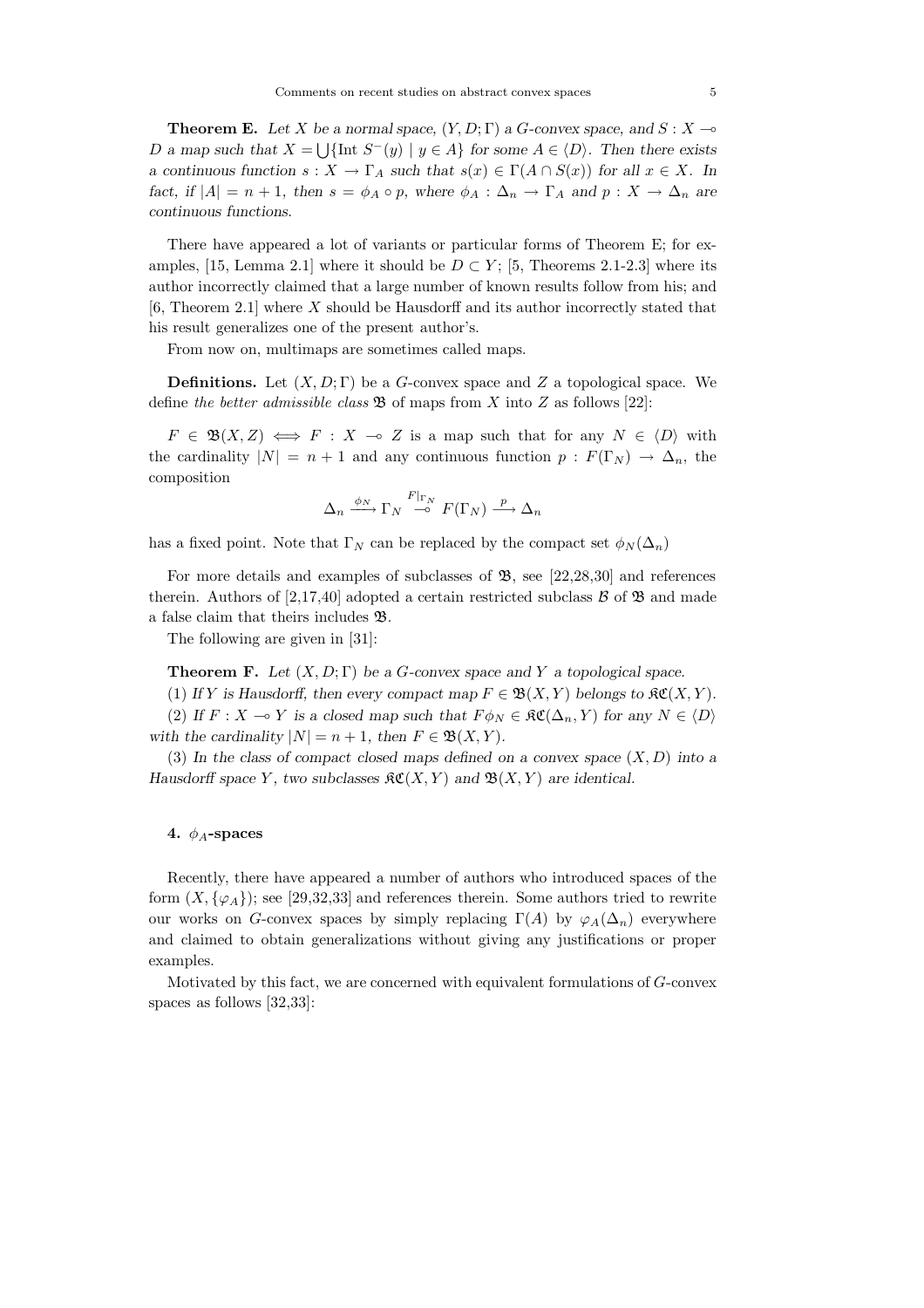**Definition.** A *φA*-*space*

 $(X, D; {\phi_A}_{A \in (D)})$ 

consists of a topological space *X*, a nonempty set *D*, and a family of continuous functions  $\phi_A : \Delta_n \to X$  (that is, singular *n*-simplices) for  $A \in \langle D \rangle$  with the cardinality  $|A| = n + 1.$ 

Any *G*-convex space is a  $\phi_A$ -space. The converse also holds:

**Theorem G.** *A*  $\phi_A$ -space  $(X, D; {\phi_A}_{A \in \langle D \rangle})$  can be made into a *G*-convex space  $(X, D; \Gamma)$ .

**Proof.** This can be done in two ways.

(1) For each  $A \in \langle D \rangle$ , by putting  $\Gamma_A := X$ , we obtain a trivial *G*-convex space  $(X, D; \Gamma)$ .

(2) Let  ${\lbrace \Gamma^{\alpha} \rbrace_{\alpha}}$  be the family of maps  $\Gamma^{\alpha} : \langle D \rangle \to X$  giving a *G*-convex space  $(X, D; \Gamma^{\alpha})$  such that  $\phi_A(\Delta_n) \subset \Gamma^{\alpha}_A$  for each  $A \in \langle D \rangle$  with  $|A| = n + 1$ . Note that, by (1), this family is not empty. Then, for each  $\alpha$  and each  $A \in \langle D \rangle$  with  $|A| = n + 1$ , we have

$$
\phi_A(\Delta_n) \subset \Gamma_A^{\alpha}
$$
 and  $\phi_A(\Delta_J) \subset \Gamma_J^{\alpha}$  for  $J \subset A$ .

Let  $\Gamma := \bigcap_{\alpha} \Gamma^{\alpha}$ , that is,  $\Gamma_A = \bigcap_{\alpha} \Gamma^{\alpha}_A$ . Then

$$
\phi_A(\Delta_n) \subset \Gamma_A
$$
 and  $\phi_A(\Delta_J) \subset \Gamma_J$  for  $J \subset A$ .

Therefore,  $(X, D; \Gamma)$  is a *G*-convex space.

Consequently, *G*-convex spaces and  $\phi_A$ -spaces are essentially the same.

**Definition.** For a  $\phi_A$ -space  $(X, D; {\phi_A}_{A \in (D)})$ , any map  $T: D \to X$  satisfying

 $\phi_A(\Delta_J) \subset T(J)$  for each  $A \in \langle D \rangle$  and  $J \in \langle A \rangle$ 

is called a *KKM map*.

**Theorem H.** (1) *A KKM map*  $G: D \to X$  *on a G*-convex space  $(X, D; \Gamma)$  *is a KKM* map on the corresponding  $\phi_A$ -space  $(X, D; {\phi_A}_{A \in (D)})$ .

(2) *A KKM map*  $T: D \to X$  *on a*  $\phi_A$ -space  $(X, D; {\phi_A})$  *is a KKM map on a new G*-convex space  $(X, D; \Gamma)$ *.* 

**Proof.** (1) This is clear from the definition of a KKM map on a *G*-convex space. (2) Define  $\Gamma : \langle D \rangle \to X$  by  $\Gamma_A := T(A)$  for each  $A \in \langle D \rangle$ . Then  $(X, D; \Gamma)$  becomes a *G*-convex space. In fact, for each *A* with  $|A| = n+1$ , we have a continuous function  $\phi_A : \Delta_n \to T(A) =: \Gamma(A)$  such that  $J \in \langle A \rangle$  implies  $\phi_A(\Delta_J) \subset T(J) =: \Gamma(J)$ . Moreover, note that  $\Gamma_A \subset T(A)$  for each  $A \in \langle D \rangle$  and hence  $T : D \to X$  is a KKM map on a *G*-convex space  $(X, D; \Gamma)$ .

The following is a restatement of the KKM Theorem D for *φA*-spaces. The proof is just a simple modification of that in [23,24,37]: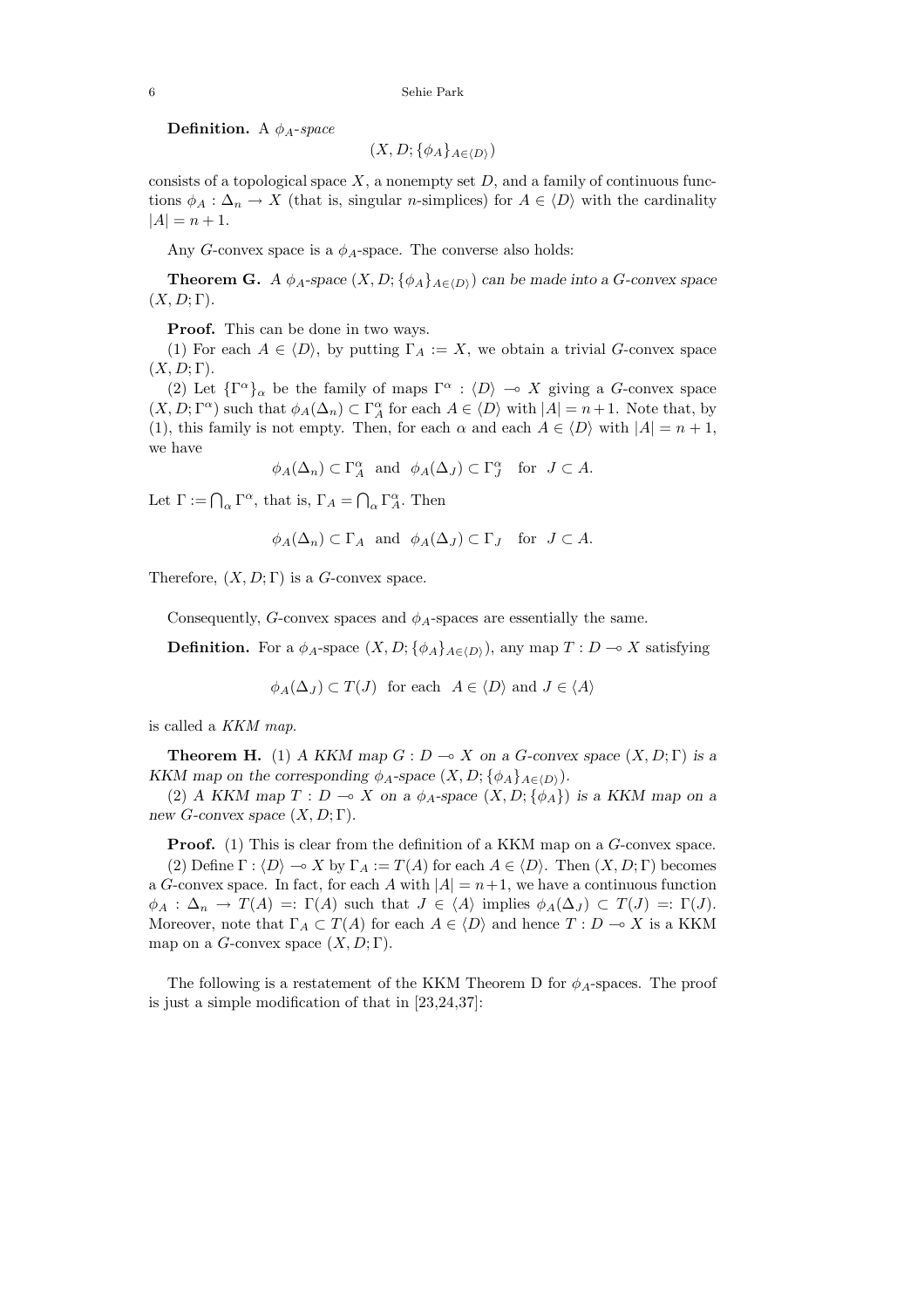**Theorem I.** *For a*  $\phi_A$ -space  $(X, D; {\phi_A}_{A \in (D)})$ *, let*  $G: D \to X$  *be a KKM map with closed* [*resp., open*] *values.* Then  $\{G(z)\}_{z \in D}$  *has the finite intersection property.*  $(More \text{ precisely, for each } N \in \langle D \rangle \text{ with } |N| = n+1$ , we have  $\phi_N(\Delta_n) \cap \bigcap_{z \in N} G(z) \neq 0$ ∅*.*)

*Further, if* (3)  $\bigcap_{z \in M} \overline{G(z)}$  *is compact for some*  $M \in \langle D \rangle$ *, then we have*  $\bigcap_{z \in D} \overline{G(z)} \neq \emptyset$ *.* 

**Proof.** Let  $N = \{z_0, z_1, \ldots, z_n\}$ . Since G is a KKM map, for each vertex  $e_i$  of  $\Delta_n$ , we have  $\phi_N(e_i) \in G(z_i)$  for  $0 \leq i \leq n$ . Then  $e_i \mapsto \phi_N^{-1}G(z_i)$  is a closed [resp., open] valued map such that  $\Delta_k = \text{co}\{e_{i_0}, e_{i_1}, \ldots, e_{i_k}\} \subset \bigcup_{j=0}^k \phi_N^{-1} G(z_{i_j})$  for each face  $\Delta_k$  of  $\Delta_n$ . Therefore, by the original KKM principle,  $\Delta_n \supset \bigcap_{i=0}^n \phi_N^{-1} G(z_i) \neq \emptyset$ and hence  $\phi_N(\Delta_n) \cap \left(\bigcap_{z \in N} G(z)\right) \neq \emptyset$ .

The second conclusion is clear.

**Remark.** We may assume that, for each  $a \in D$  and  $N \in \langle D \rangle$ ,  $G(a) \cap \phi_N(\Delta_n)$ is closed [resp., open] in  $\phi_N(\Delta_n)$ . This is said by some authors that *G* has finitely closed [resp., open] values. However, by replacing the topology of *X* by its finitely generated extension, we can eliminate "finitely"; see [24].

From now on, numbers attached to Theorems and Definitions are the ones in their original sources.

### **5. Ding's FC-spaces**

In 2005, Ding [2] introduced the following notion of "a finitely continuous" topological space (in short,  $FC$ -space):

**Definitions 1.1 [2].**  $(Y, \{\varphi_N\})$  is said to be a *FC*-space if *Y* is a topological space and for each  $N = \{y_0, \ldots, y_n\} \in \langle Y \rangle$  where some elements in *N* may be same, there exists a continuous mapping  $\varphi_N : \Delta_n \to Y$ . A subset *D* of  $(Y, \{\varphi_N\})$ is said to be a *FC*-subspace of *Y* if for each  $N = \{y_0, \ldots, y_n\} \in \langle Y \rangle$  and for each {*y*<sub>*i*0</sub>,...,*y*<sub>*i*k</sub>} ⊂ *N* ∩ *D*,  $\varphi_N(\Delta_k)$  ⊂ *D* where  $\Delta_k = \text{co}\{e_{i_j} : j = 0, ..., k\}.$ 

Then Ding [2] wrote that it is clear that the class of *G*-convex spaces  $(Y; \Gamma)$  is a true subclass of *FC*-spaces without giving any justification.

Note that for each *N*, there should be infinitely many  $\varphi_M$ 's with  $M = N$  since some elements in *M* may be the same.

In 2006, Ding [3] added the following to Definition 1.1 [2]:

**Definitions 2.1 [3].** If *A* and *B* are two subsets of *Y*, *B* is said to be a *FC*subspace of *Y* relative to *A* if for each  $N = \{y_0, \ldots, y_n\} \in \langle Y \rangle$  and for any  $\{y_{i_0}, \ldots, y_{i_k}\}$  $\subset A \cap N$ ,  $\varphi_N(\Delta_k) \subset B$  where  $\Delta_k = \text{co}\{e_{i_j} : j = 0, \ldots, k\}$ . If  $A = B$ , then *B* is called a *F C*-subspace of *Y* .

Then Ding [3] wrote: "It is easy to see that the class of  $FC$ -spaces includes the classes of convex sets in topological vector spaces, *C*-spaces (or *H*-spaces) [19], *G*convex spaces [35], *L*-convex spaces [1], and many topological spaces with abstract convexity structure as true subclasses. Hence, it is quite reasonable and valuable to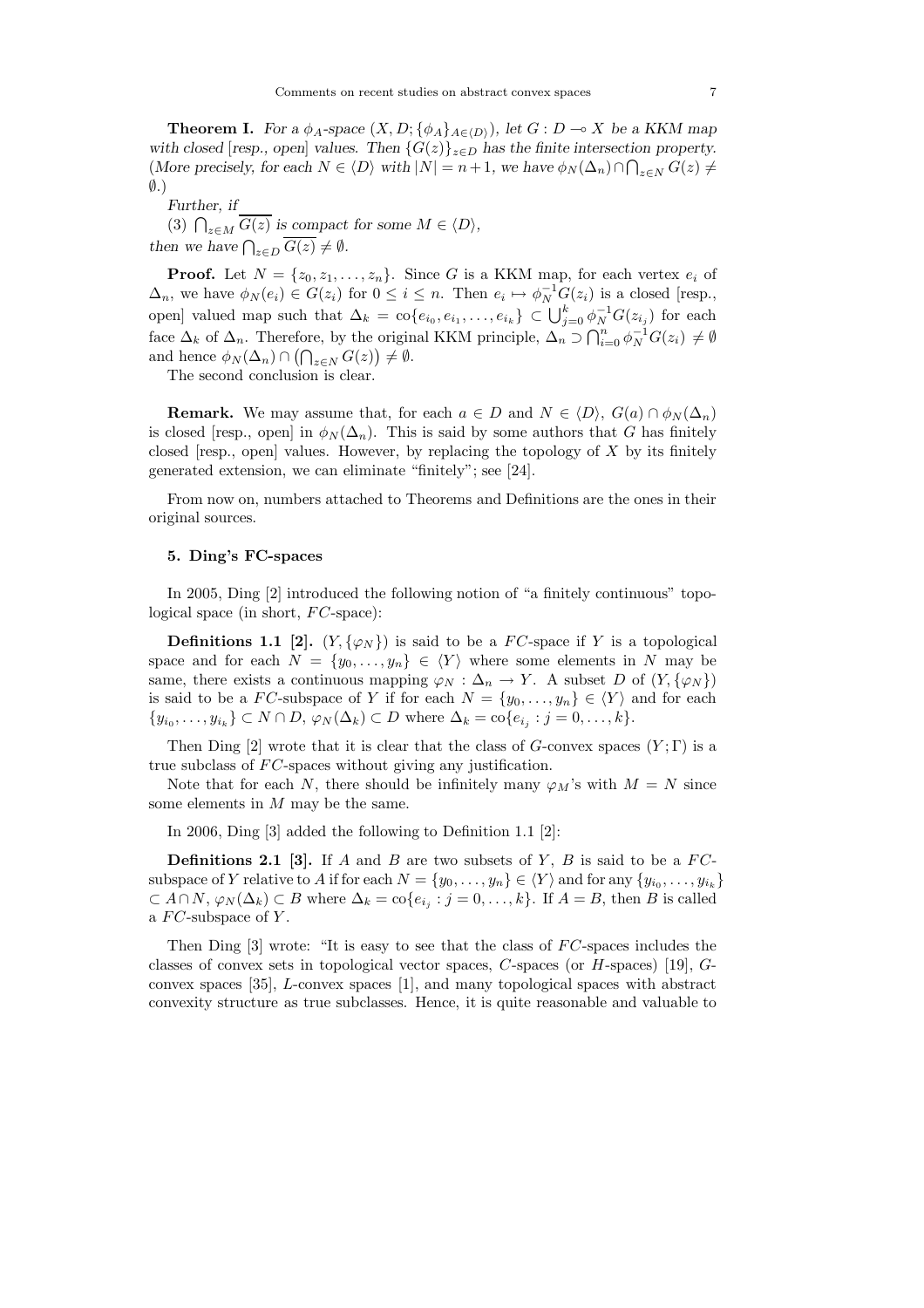study various nonlinear problems in *F C*-spaces." Here again he failed to give any justification or any proper example of his space which is not *G*-convex. One wonders how could a pair  $(Y, \{\varphi_N\})$  generalize a triple  $(X, D; \Gamma)$  in [35].

The above definition and Ding's claim appeared also in  $[4-15,17, 39,40]$ , and possibly more. Sixteen such papers on *FC*-spaces have appeared within two years! In these papers, known results in KKM theory on *G*-convex spaces are restated or modified. In order to prevent such unnecessary efforts, something has to be done.

The following is clear:

**Proposition 1.** An *FC*-space  $(Y, \{\varphi_N\})$  can be made into a particular abstract *convex space*  $(Y; \Gamma)$  *with*  $\Gamma_N := \varphi_N(\Delta_n)$  *whenever*  $N \in \langle Y \rangle$  *with*  $|N| = n + 1$ *.* 

Moreover, on the contrary to Ding's claim, from Theorem G, we have the following:

**Proposition 2.** An FC-space  $(Y, \{\varphi_N\})$  can be made into an *L*-space  $(Y; \Gamma)$ *, a particular type of G-convex spaces* (*Y,D*; Γ)*.*

Recall that our *G*-convex space  $(X, D; \Gamma)$  or our abstract convex space  $(E, D; \Gamma)$ are originated from the space  $(\Delta_n, V; \text{co})$  due to KKM and  $(E \supset D; \text{co})$  due to Fan [16], where *D* is a nonempty subset of a topological vector space *E*. Note that the particular case  $X = D$  or  $E = D$  can not cover the original KKM principle or the celebrated Ky Fan lemma from the beginning. This is the most serious defect of *L*-spaces or *FC*-spaces.

Now Ding's *FC*-subspace relative to *A* in Definition 2.1 [3] can be extended as follows:

**Definition.** Let  $(E, D; \Gamma)$  be an abstract convex space and  $X \subset E$ ,  $D' \subset D$ . Then *X* is called a Γ-*convex subset* of  $(E, D; \Gamma)$  relative to *D'* if for any  $N \in \langle D' \rangle$ , we have  $\Gamma_N \subset X$ .

When  $D \subset E$ , the space is denoted by  $(E \supset D; \Gamma)$ . Recall that, in such case, we used to say that a subset *X* of *E* is Γ-*convex* if, for any  $N \in \langle X \cap D \rangle$ , we have  $\Gamma_N \subset X$ . This is just saying that *X* is Γ-convex relative to  $D' := X \cap D$ .

Therefore, instead of using the concept of an  $FC$ -subspace of  $(Y, \{\varphi_N\})$  relative to *A*, we may use the Γ-convex subset of the abstract or *G*-convex space (*Y* ; Γ) relative to *A*. Any interested reader can check this matter in all of [2-14,17,39,40].

For a topological space  $(X, \mathcal{T})$ , the compactly generated extension (or the kextension)  $\mathcal{T}_k$  of the original topology  $\mathcal T$  is a new topology of X finer than  $\mathcal T$  such that  $\mathcal{T}_k$  is the collection of all compactly open [resp., compactly closed] subsets of  $(X, \mathcal{T})$ . Note that the artificial terminology of compact interior, compact closure, etc., are not practical and can be eliminated by switching the original topology of the underlying space to its compactly generated extension; see [24].

Such inadequate artificial terminology were used in [2-4,6,14,17,40], but disappeared or withdrawn in [5,7-13,39].

### **6. Comments on papers on** *F C***-spaces**

In this section, we show that main results in sixteen papers [2-14,17,39,40] on *F C*spaces are simply either consequences of our previous works or have more simplified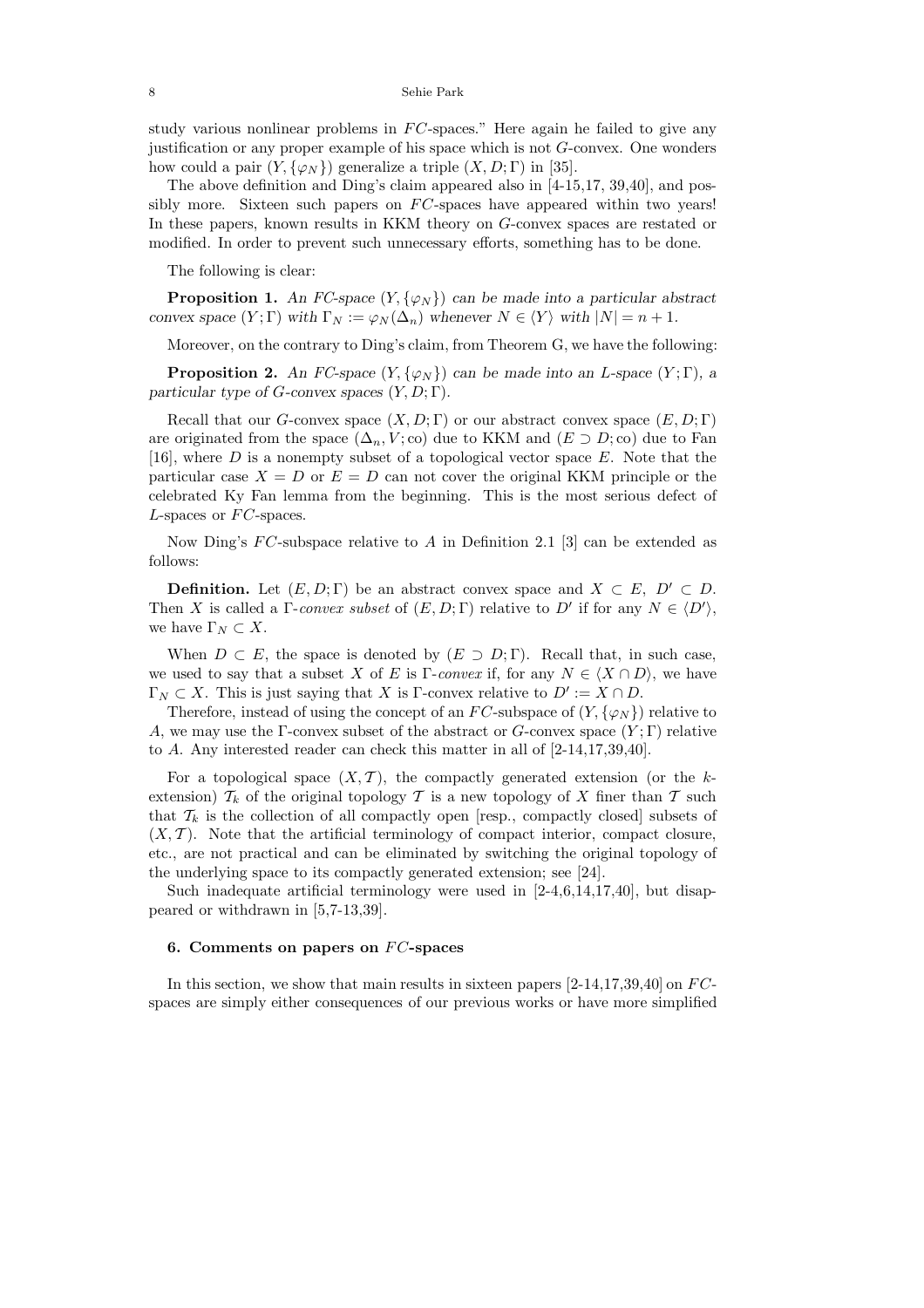general formulations. We will not check all the results in those papers, but give comments on some sample results. Now each of  $(I)$ - $(XVI)$  corresponds  $[2-14,17,39,40]$ in this order.

**(I)** In [2], its author introduced a restricted subclass B of our better admissible class B for his space. His basic existence theorem on maximal elements runs as follows:

**Theorem 2.1** [2]. Let X be a topological space,  $(Y, \{\varphi_N\})$  be a FC-space,  $F \in$  $\mathcal{B}(Y, X)$  be a u.s.c. with compact values, and  $A: X \to 2^Y$  such that,

(i) *for each*  $N = \{y_0, \ldots, y_n\} \in \langle Y \rangle$  *and for each*  $\{y_{i_0}, \ldots, y_{i_k}\} \subset N$ ,

$$
F(\varphi_N(\Delta_k)) \cap (\bigcap_{j=0}^k \operatorname{cint} A^{-1}(y_{i_j})) = \emptyset,
$$

(ii)  $A^{-1}: Y \to 2^X$  *is transfer compactly open-valued,* 

(iii) *there exists a nonempty set*  $Y_0 \subset Y$  *and for each*  $N = \{y_0, \ldots, y_n\} \in \langle Y \rangle$ , *there exists a compact FC-subspace*  $L_N$  *of Y containing*  $Y_0 \cup N$  *such that*  $K =$  $\bigcap_{y \in Y_0} (\text{cint } A^{-1}(y))^c$  *is empty or compact in X.* 

*Then there exists a point*  $\hat{x} \in X$  *such that*  $A(\hat{x}) = \emptyset$ *.* 

We show that this is a simple consequence of our Theorem C. Note that *X* should be Hausdorff, otherwise Ding's proof does not work. We also ignore 'compactly' and adopt int instead of cint.

**Proof using Theorem C.** Suppose that  $A(x) \neq \emptyset$  for each  $x \in X$ . Then condition (ii) implies  $X = \bigcup_{y \in Y} A^{-1}(y) = \bigcup_{y \in Y} \text{int} A^{-1}(y)$ . Since K is empty or compact,  $K \subset \bigcup_{y \in N} \text{int } A^{-1}(y)$  for some  $N \in \langle Y \rangle$ . Therefore,

$$
X = K^c \cup K = \bigcup_{y \in Y_0 \cup N} \text{int } A^{-1}(y).
$$

Choose  $L_N$  as in hypothesis. Now we apply Theorem C.

Let  $(E;\Gamma) := (L_N;\Gamma)$  be an abstract convex space such that  $\Gamma_M := \varphi_M(\Delta_n)$  for  $M \in \langle E \rangle$ . As in our Proposition 2 in Section 5, by replacing  $\Gamma$  by a suitable one, we may assume  $(E; \Gamma)$  is a *G*-convex space. Since  $F|_{L_N} \in \mathfrak{B}(L_N, X)$  and X is Hausdorff, by Theorem  $F(1)$ ,  $F|_{L_N} \in \mathfrak{RC}(L_N, X)$ . Since  $L_N$  is compact and F is u.s.c. with compact values,  $F(L_N)$  is compact. Since

$$
F(L_N) \subset X = \bigcup_{y \in Y_0 \cup N} \operatorname{int} A^{-1}(y),
$$

$$
F(L_N) \subset \bigcup_{y \in N'} S(y) \subset X \text{ for some } N' \in \langle L_N \rangle,
$$

where  $S(y) := \text{int } A^{-1}(y)$ . Therefore all of the requirements of Theorem C are satisfied, and hence, there exists an  $M \in \langle D \rangle$  such that  $F(\Gamma_M) \cap \bigcap \{S(x) \mid x \in M\} \neq$ ∅. This contradicts (i).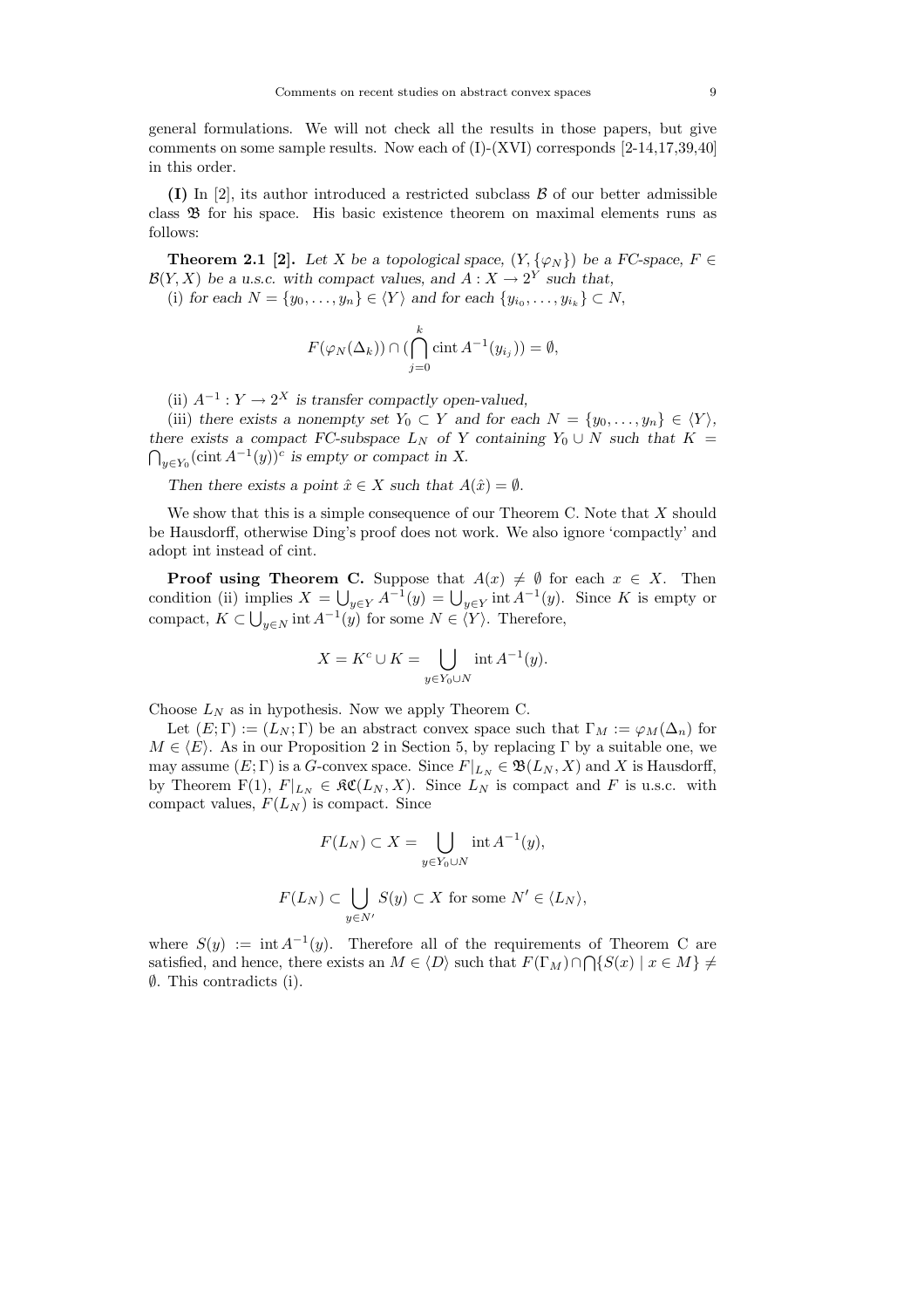#### 10 Sehie Park

**Remark.** Condition (i) can be simplified. Ding's original proof is one–and–half page long. Similarly, other results in [2] can be simply derived from known results in the *G*-convex space theory; see [23,31,35] and references therein

**(II)** In [3], the following KKM type theorem is given:

**Theorem 2.1 [3].** *Let X be a nonempty set,*  $(Y, \varphi_N)$  *be a FC-space, and Z be a* topological space. Let  $s: X \to Y$  be a surjective mapping,  $F: X \to 2^Z$  be a *set-valued mapping and*  $T \in s$ *-KKM*(*X,Y,Z*) *such that* 

 $\overline{T(s(X))}$  *is compact in Z,* 

(2) *F is a generalized s-KKM mapping with respect to T with compactly closed values.*

Then 
$$
\overline{T(s(X))} \cap (\bigcap_{x \in X} F(x)) \neq \emptyset
$$
.

**Proof using Theorem A.** Note that  $s(X) = Y$  and  $T \in \mathcal{RC}(Y, Z)$ . We apply Theorem A with  $E := Y$ ,  $D := X$ ,  $\Gamma_N := \text{Im } \varphi_N$ ,  $F := T$ , and  $G := F$ . Then (2) implies (A.1). Applying Theorem A,  $\{T(Y) \cap F(x)\}_{x \in X}$  has the finite intersection property. Since  $\overline{T(Y)} \cap F(x)$  is closed, in view of (1), we immediately have the conclusion.

**Remark.** In [3], its author applied Theorem 2.1 [3] to various section theorems and coincidence theorems by a routine method in the KKM theory. Recall that this theory is already done for generalized convex spaces or abstract convex spaces in more general setting; see [23,31,35] and references therein.

**(III)** In [4], the following main theorem is applied to some existence theorems of solutions for three classes of generalized vector equilibrium problems under noncompact setting of *FC*-spaces.

**Theorem 3.2** [4]. Let  $(Y, \varphi_N)$  be a FC-space and X be a topological space. Let  $T \in KKM(Y, X)$  *and*  $F, G, M: Y \to 2^X$  *be set-valued mappings such that* 

(1) *F has transfer compactly closed values,*

(2) for each  $y \in Y$ ,  $G(y) \subset F(y)$  and  $T(y) \subset M(y)$ ,

(3) *G is a generalized KKM mapping with respect to M,*

(4) for each compact subset *D* of *Y*,  $\overline{T(D)}$  is compact in *X*,

(5) there exists a compact subset K of X such that, for each  $N \in \langle Y \rangle$ , there exists *a* compact  $FC$ -subspace  $L_N$  of Y containing N such that

$$
\emptyset \neq T(L_N) \cap (\bigcap_{y \in L_N} \text{ccl } F(y)) \subset K.
$$

 $Then \cap$ *y*∈*Y*  $F(y) \neq \emptyset$ .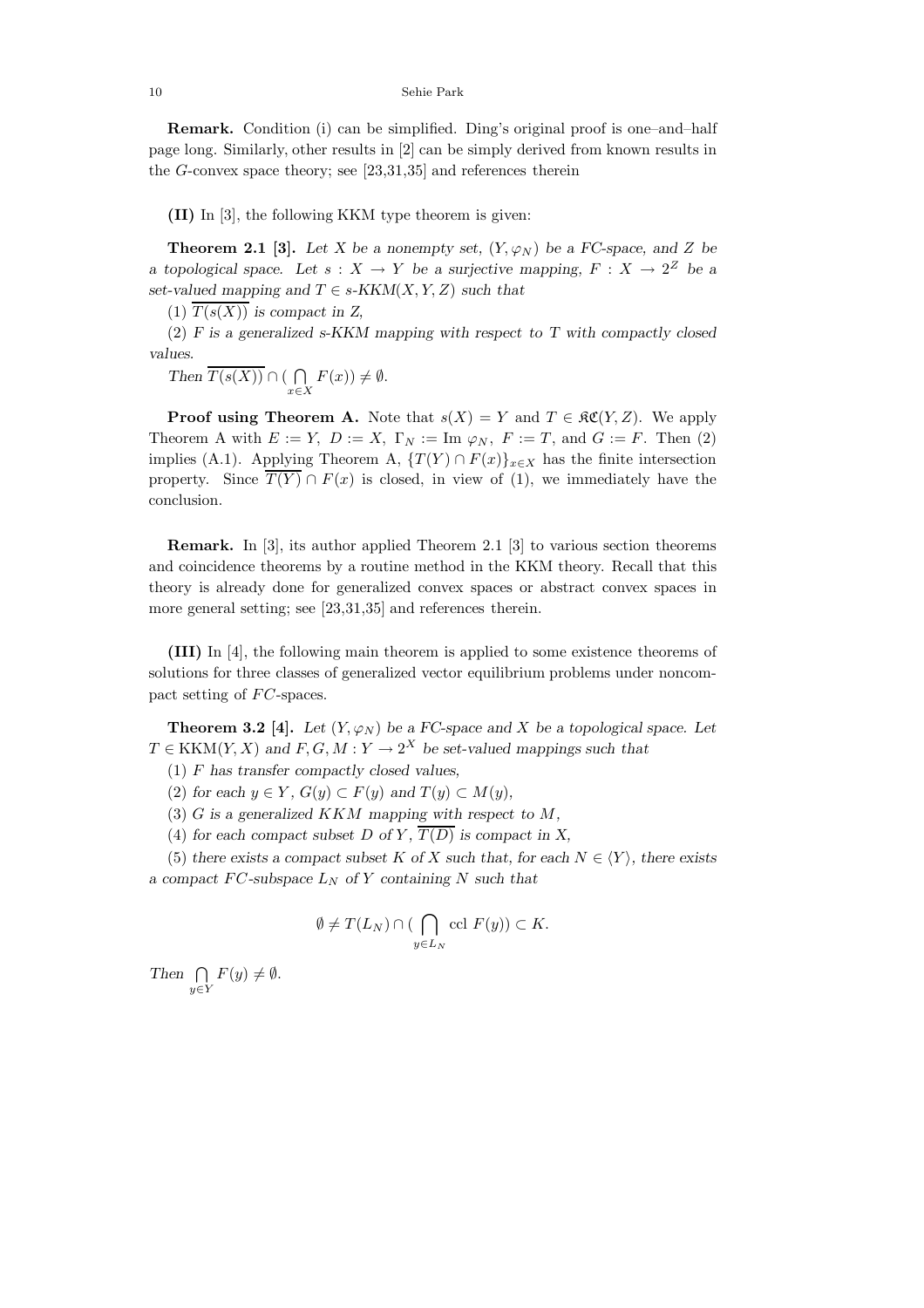**Proof using Theorem A.** Set  $\Gamma_N := \varphi_N(\Delta_n)$  for each  $N \in \langle Y \rangle$  as in Proposition 1. Condition (3) implies

$$
M(\Gamma_N) \subset G(N) \text{ for each } N \in \langle Y \rangle.
$$

By (2), this implies

$$
T(\Gamma_N) \subset F(N)
$$
 for each  $N \in \langle Y \rangle$ .

Since  $T \in \mathfrak{RC}(Y,X)$ , by Theorem A, we have

$$
\overline{T(Y)} \cap \bigcap_{y \in N} F(y) \neq \emptyset \text{ for each } N \in \langle Y \rangle.
$$

Let  $K' := \overline{T(Y)} \cap \bigcap$  $\prod_{y \in N}$   $\overline{F(y)} \cap K \supset \overline{T(L_N)} \cap \bigcap_{y \in L_N}$ *F*(*y*)∩*K*  $\neq$  Ø. Then {*F*(*y*)∩*K*<sup>'</sup>}<sub>*y*∈*Y*</sub> is a family of closed sets in the compact set  $K$  and has the finite intersection property. Hence it has the whole intersection property, that is,  $\bigcap \overline{F(y)} \cap \overline{T(Y)} \cap K \neq \emptyset$ . By

*y*∈*Y*

(1) the conclusion follows.

Note that condition (4) seems to be redundant.

In [4], its author claimed that his theorems improve and generalize many known results in literature. This is a nonsense since his results can not be applied to *G*convex spaces.

**(IV)** In [5], its author claimed that "Some new continuous selection theorems are first proved in noncompact topological spaces. As applications, some new collectively fixed point theorems and coincidence theorems for two families of set-valued mappings defined on product space of noncompact topological spaces are obtained under very weak assumptions. These results generalize many known results in recent literature."

Contrary to his claim, all results in [5] concerned with the so-called *F C*-spaces and are particular forms of known results for *G*-convex spaces. For example, one of his new continuous selection theorems [5, Theorem 2.1] is a particular form of Theorem E.

**(V)** In [6], using the inadequate terminology like ccl and cint, its author begins with almost same or particular results in [5] under "very weak assumptions. As applications, some nonempty intersection theorems, inclusion theorems and existence theorems of solutions for systems of inequalities in the product space of noncompact *F C*-spaces." He also claimed that his theorems improve and generalize many known results from the recent literature, based on his misconception that *G*-convex spaces are *F C*-spaces.

**(VI)** In [7], its author stated as follows:

"Let X be a topological space and  $(Y, \phi_N)$  be a *FC*-space. The class  $\mathcal{B}(Y, X)$  of better admissible mappings was introduced by Ding [2] as follows:  $F \in \mathcal{B}(Y,X) \Leftrightarrow$  $F: Y \to 2^X$  is a upper semi-continuous set-valued mapping with compact values such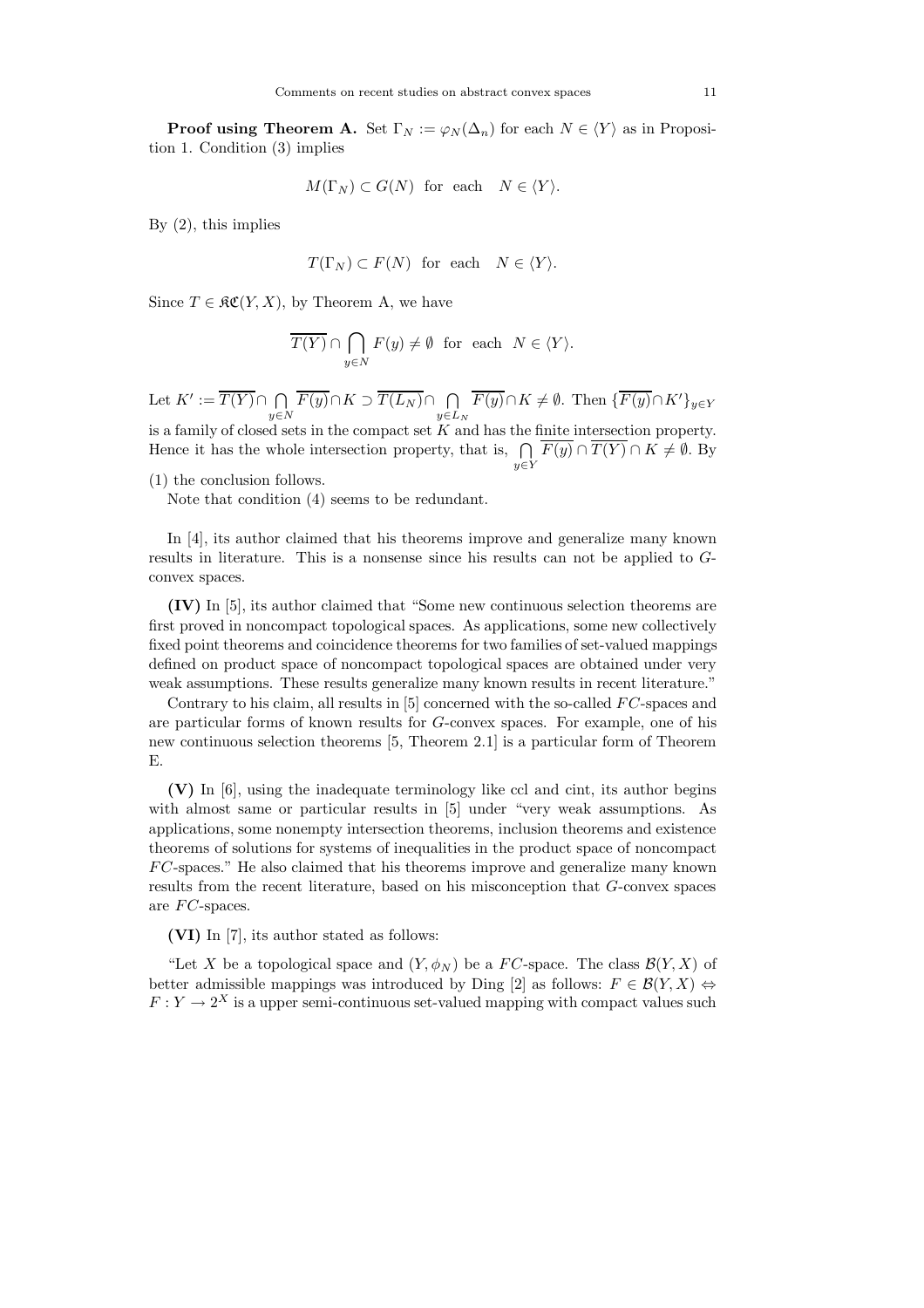that for any  $N = \{y_0, ..., y_n\} \in \langle Y \rangle$  and any continuous mapping  $\psi : F(\varphi_N(\Delta_n)) \to$  $\Delta_n$ , the composition mapping  $\psi \circ F|_{\varphi_N(\Delta_n)} \circ \varphi_N : \Delta_n \to 2^{\Delta_n}$  has a fixed point.

Clearly the our class  $\mathcal{B}(Y, X)$  of better admissible mappings includes many classes of set-valued mappings as true subclasses (see [2])."

Note that Ding's better admissible class  $\beta$  is an imitation and a proper subclass of our  $\mathfrak{B}$ . For example, a Fan-Browder map or a  $\Phi$ -map belongs to  $\mathfrak{B}$ , but not Ding's.

In [7], a nonempty intersection theorem [3, Theorem 3.1] is used to obtain some existence theorems on weak Pareto equilibria for generalized multi-objective games. Its author claimed that [4, Theorem 3.1] improves and generalizes Theorems 2 and 4 of Park and Kim [34] in several aspects and his argument method is completely different from that in [34]. This statement is false since Ding's is for *F C*-spaces, but [34] is for *G*-convex spaces. Note that all results in [7] can be extended to *G*-convex spaces.

**(VII)** In [8], its author introduced some new families of *GKKM*-mappings and *GKKM*-majorized mappings from a topological space *X* into finite continuous topological spaces  $(Y_i, \varphi_{N_i})$  (in short, *FC*-spaces) involving a set-valued mapping  $T \in$  $KKM(Y, X)$  with KKM property, where  $Y = \prod$  $\prod_{i\in I} Y_i$ *.* 

In order to show that all results in [8] can be generalized to *G*-convex spaces, we give the following definition of families of *GKKM*-maps:

**Definition.** Let *I* be any index set and *X* be a topological space. For each  $i \in I$ , let  $(Y_i, D_i; \Gamma^i)$  be a *G*-convex space,  $Y := \prod Y_i, D := \prod D_i$  and  $T \in \mathfrak{RC}(Y, X)$ . For  $i ∈ I$ , a multimap  $G_i : X \to D_i$  is called a  $G_{KKM}$ -*map* if

(a) for each  $N := \{a_0, \ldots, a_n\} \in \langle D \rangle$  and each  $J := \{a_{i_0}, \ldots, a_{i_k}\} \subset N$ ,  $T(\Gamma_J) \cap$  $(\bigcap_{j=0}^{k} G_i^{-}(\pi_i(a_{i_j}))) = \emptyset$ , where  $\pi_i$  is the projection of *D* onto  $D_i$ ;

(b)  $G_i^-: D_i \longrightarrow X$  has open values.

With this definition, we can state [8, Theorem 3.1] for *G*-convex spaces as follows:

**Theorem J.** *Let* (*Y,D*; Γ) *be a G-convex space and X a topological space. Let T* ∈  $\mathfrak{RC}(Y,X)$  *be a compact map and G* : *X* → *D a G*<sub>*KKM*</sub>-map. Then there exists *a* point  $\hat{x} \in \overline{T(Y)}$  such that  $G(\hat{x}) = \emptyset$ .

**Proof.** Since *G* is a  $G_{KKM}$ -map with a singleton *I*, for each  $N := \{a_0, \ldots, a_n\} \in$  $\langle D \rangle$ , by (a), we have

$$
T(\Gamma_J) \subset X \setminus \bigcap_{j=0}^k G^-(a_i) = \bigcup_{j=0}^k (X \setminus G^-(a_j)) = G^*(J)
$$

where  $G^* : D \multimap X$  is defined by  $G^*(a) := X \setminus G^-(a)$  for  $a \in D$ . Then  $G^*$  is a KKM map with respect to *T* and closed-valued by (b). Let  $F: D \to \overline{T(Y)}$  be a map defined by  $F(a) := \overline{T(Y)} \cap G^*(a)$  for  $a \in D$ . Then

$$
T(\Gamma_N) \subset \overline{T(Y)} \cap G^*(N) = F(N)
$$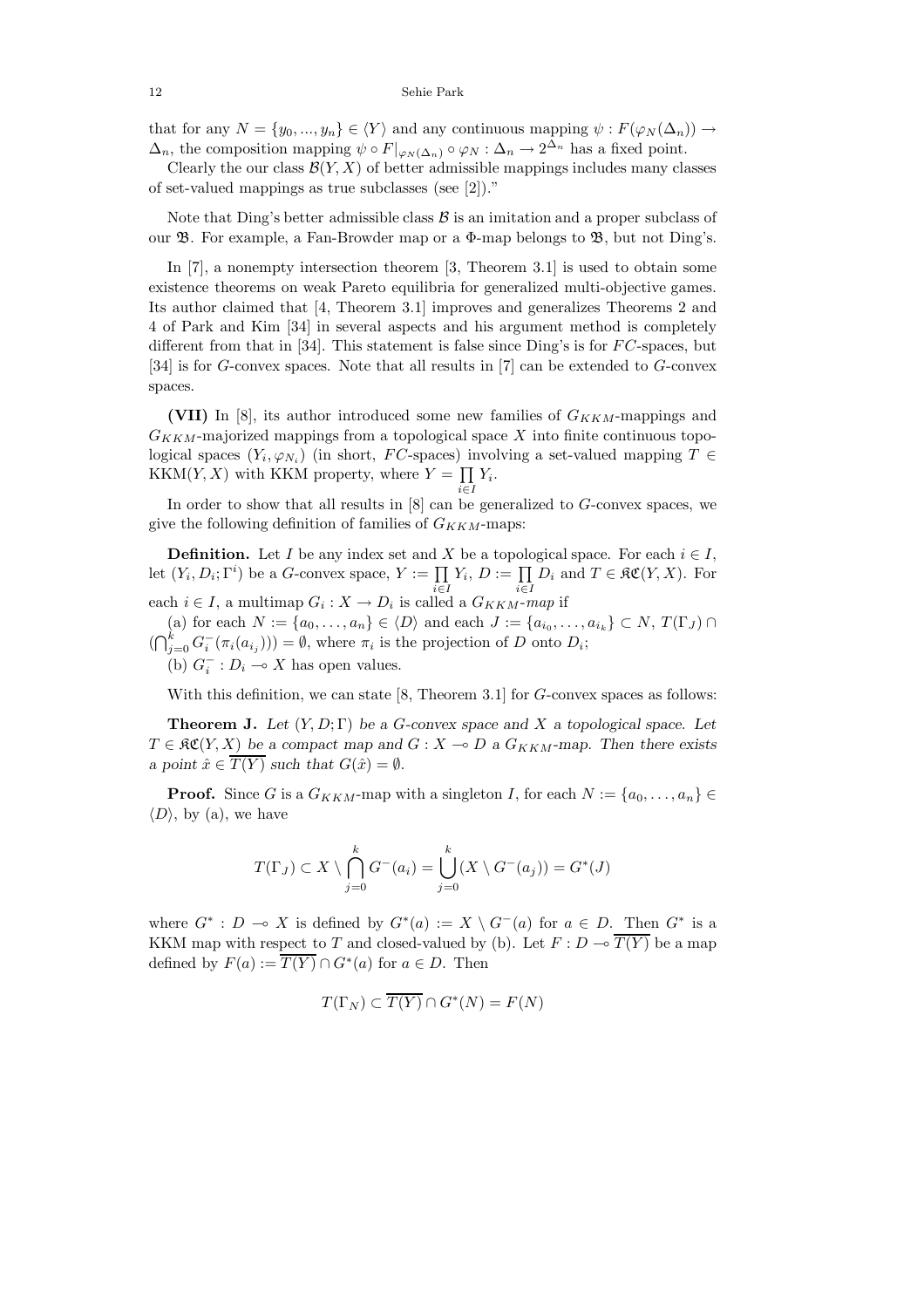for each  $N \in \langle D \rangle$ . Then *F* is a compact closed-valued KKM map with respect to *T*. Since  $T \in \mathcal{RC}(Y,X)$ ,  $\{F(a)\}_{a \in D}$  has the finite intersection property, there exists an element  $\hat{x} \in F(a) = \overline{T(Y)} \cap G^*(a)$  for all  $a \in D$ , that is,  $\hat{x} \in \overline{T(Y)}$  and  $\hat{x} \in X \setminus G^-(a)$ for all  $a \in D$ . This shows  $G(\hat{x}) = \emptyset$ .

**Remark.** Variations of Theorem J can be obtained in the following cases:

- (1)  $G^*(a)$  is compact for some  $a \in D$ .
- $(T(Y)$  is compact. In this case  $\hat{x} \in T(Y)$ .

From a particular form of Theorem J, in [8], some equilibrium existence theorems of generalized games are obtained in non-compact product *F C*-spaces. These can be easily extended to *G*-convex spaces by applying our Theorem J.

**(VIII)** In [9], which is a continuation of [8], four classes of systems of generalized vector quasi-equilibrium problems are introduced and studied in *F C*-spaces. By applying these notions and the results in [8], some existence theorems of solutions for these systems of generalized vector quasi-equilibrium problems are obtained in non-compact product *FC*-spaces.

These results can be easily extended to *G*-convex spaces.

**(IX)** In [10], Ding remedied his previous definition as follows:

**Definition 2.2** [10].  $(X, \{\varphi_N\})$  is said to be a finitely continuous topological space (in short, *FC*-space) if *X* is a topological space and for each  $N = \{x_0, \ldots, x_n\}$  $\langle X \rangle$ , there exists a continuous mapping  $\varphi_N : \Delta_n \to X$ . If *D* is a subset of *X*, *D* is said to be a *FC*-subspace of *X* if for each  $N = \{x_0, \ldots, x_n\} \in \langle X \rangle$  and for each { $x_{i_0},...,x_{i_k}$ } ⊂ *N* ∩ *D*,  $\varphi_N(\Delta_k)$  ⊂ *D* where  $\Delta_k = \text{co}\{e_{i_j} : j = 0,...,k\}.$ 

He introduced multimap classes *V*, **L**,  $\mathbf{U}_c^k$  without mentioning their sources. (Actually they are  $\mathbb{V}$ ,  $\mathbb{L}$ ,  $\mathfrak{A}_{c}^{\kappa}$  due to the present author.) Moreover, Ding claimed in 2005 that, if  $(X, \{\varphi_N\})$  is an *FC*-space and *Y* is a topological space, then  $V(X, Y) \subset$  $\mathbf{U}_{c}^{k}(X, Y) \subset KKM(X, Y)$ . The correct form of this fact is already given in 1997 [35] for a *G*-convex space  $(X, D; \Gamma)$  and a Hausdorff space *Y*.

It is evident that all results in [10] can be stated more generally for *G*-convex spaces or  $\phi_A$ -spaces.

**(X)** In 2002, the present author [25] extended the celebrated Himmelberg fixed point theorem [18] to locally *G*-convex spaces. (For further generalized forms, see [30,31].)

This result is restated for *FC*-spaces in [11, Theorem 2.1]. Its author falsely stated that this generalizes Theorem 2 of Park [25] from locally *G*-convex space to locally *F C*-uniform space without any convexity structure. This is another evidence of our claims in Section 5.

Ding applied [11, Theorem 2.1] to generalized games and systems of generalized vector quasi-equilibrium problems in locally *F C*-uniform spaces. These results can be extended to locally *G*-convex uniform spaces by applying results in [25].

**(XI)** In [12], its author repeated his original definition of *FC*-spaces and insisted that his class of such spaces includes *G*-convex spaces [35], *L*-convex spaces [1], and many topological spaces with abstract convexity structure as true subclasses. This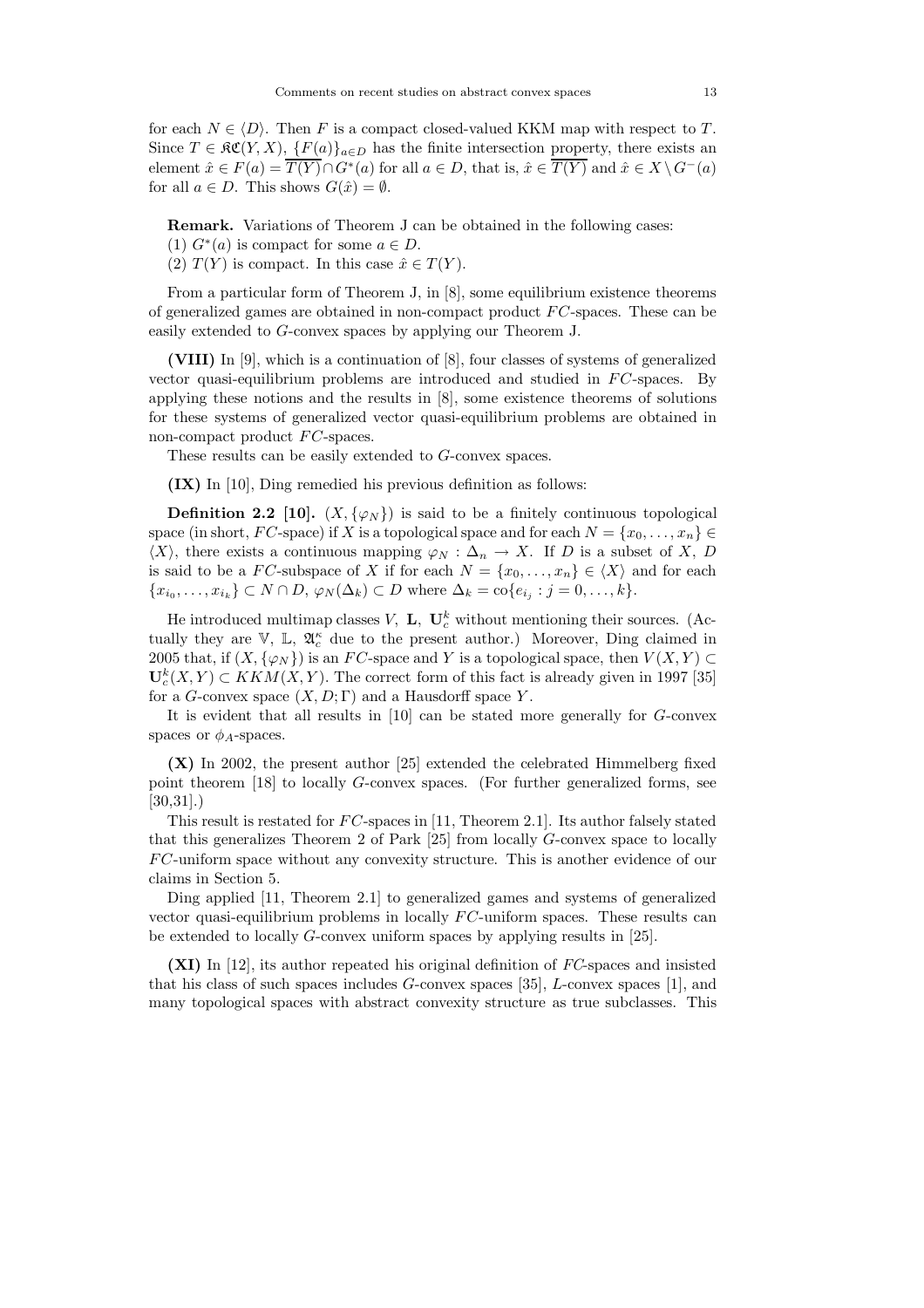#### 14 Sehie Park

false statement is the basis of nearly (perhaps more than) twenty papers of its author and his blind followers.

In order to justify his claim, he gave two examples of two  $FC$ -spaces  $(E, \varphi_N)$  which are not *L*-spaces  $(E, \Gamma)$  with  $\Gamma(N) = \varphi_N(\Delta_n)$  for each  $N \in \langle E \rangle$ . This is wrong. By defining  $\Gamma'(N) = X_i$  if  $N \subset X_i$ ,  $i = 1, 2$ , and  $\Gamma'(N) = E$  otherwise,  $(E, \Gamma)$  becomes an *L*-space.

**(XII)** In [13], its authors repeated his previous definition where the restriction "where some elements in *N* may be same" in the original definition in [2] was removed. Clearly an *FC*-space is a particular  $\phi_A$ -space  $(X, D; {\phi_A}_{A \in (D)})$  for the case  $X = D$ . Further, the authors in [13] still insists that "any *G*-convex spaces introduced by Park and Kim [35] are all *F C*-spaces. Hence, it is quite reasonable and valuable to study various nonlinear problems in *FC*-spaces".

In Lemma 2.4 [13], its authors showed that any generalized *F C*-KKM mapping is a generalized *R*-KKM mapping, which is already shown to be a simple KKM map for a *G*-convex space; see [32,33]. Lemmas 3.1 and 3.2 [13] are particular forms of Theorem I.

In [13], from the KKM Lemma 3.2, it is routine in the KKM theory to deduce Fan-Browder type fixed point theorems (Section 3), Ky Fan type minimax inequalities and geometric forms (Section 4), existence of maximal elements (Section 5), and equilibrium existence theorems (Section 6). The authors of  $[13]$  obtained these results for their *F C*-spaces, but it is evident that they can be stated more generally for *G*convex spaces or  $\phi_A$ -spaces.

The following is the main theorem of [13] with one-page proof:

**Theorem 3.1 [13].** *Let*  $(X, \varphi_N)$  *be an FC-space,*  $F, G: X \to 2^X$  *and*  $K$  *be a nonempty subset of X such that*

(1) *for each*  $x \in X$ *,*  $F(x) \subset G(x)$ *,* 

(2) for each  $y \in X$ ,  $F^{-1}(y)$  is compactly open in X,

(3) for each  $N \in \langle X \rangle$ , there exists a compact FC-subspace  $L_N$  of X containing N *such that*

$$
L_N\bigcap\bigcap_{x\in L_N}\text{cl}_{L_N}\left((X\smallsetminus (FC(G))^{-1}(x))\bigcap L_N\right)\subset K,
$$

(4) for each  $x \in K$ ,  $F(x) \neq \emptyset$ .

*Then there exists*  $\hat{y} \in X$  *such that*  $\hat{y} \in FC(G(\hat{y}))$ *.* 

Note that, in the coercivity or compactness condition (3), the formula can be replaced by

$$
\bigcap_{x\in L_N} \text{cl}_{L_N} \left( (L_N \setminus (FC(G))^{-1}(x) \right) \subset K.
$$

Hence (3) seems to be artificial, not practical, not elegant, and it should be destroyed. The condition is used to all of the key results in [13].

**(XIII)** In [14], within the frame of *F C*-spaces, some KKM type theorems and existence results of generalized vector equilibrium problems are obtained.

The following is a sample result: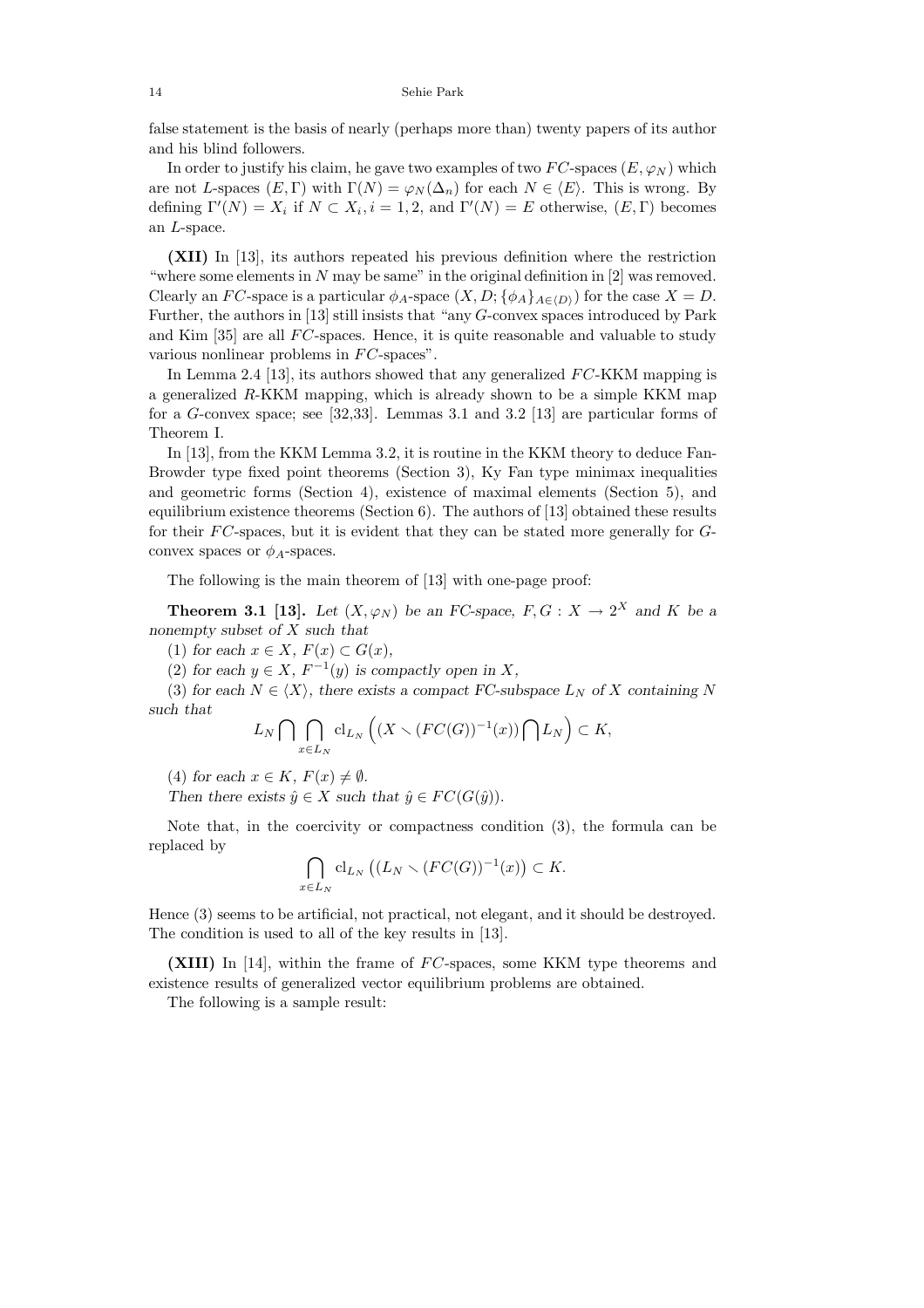**Theorem 3.1 [14].** Let  $(Y, \varphi_N)$  be a FC-space and X be a topological space. Let  $T \in KKM(X, Y)$  *be a compact mapping and*  $F: Y \to 2^X$  *be a set-valued mapping such that F is a generalized KKM mapping with respect to T with compactly closed values.* Then  $\overline{T(Y)} \cap (\bigcap F(y)) \neq \emptyset$ . *y*∈*Y*

Note that this is a simple consequence of Theorem A and a particular form of [3, Theorem 2.1 for  $X = Y$  and  $s = 1<sub>Y</sub>$ ; see (II).

**(XIV)** In [17], its authors followed [2] and obtained the following coincidence theorem:

**Theorem 3.1 [17].** Let X be a topological space and  $(Y, \varphi_N)$  be a FC-space. Let  $F, G: X \to 2^Y$  and  $T \in \mathcal{B}(Y, X)$  be set-valued mappings such that

(i) for each  $x \in X$  and  $N \in \langle F(x) \rangle$ ,  $\varphi_N(\Delta_k) \subseteq G(x)$ ;

(ii) for each nonempty compact subset  $K$  of  $\overline{X}$ ,  $K = \bigcup$ *y*∈*Y*  $(cint F^{-1}(y) ∩ K);$ 

(iii) *there exists a compact*  $FC$ -subspace  $L_N$  of Y *containing* N such that

$$
T(L_N) \setminus K \subseteq \bigcup \{\text{cint } F^{-1}(y) : y \in L_N \}.
$$

*Then there exist*  $\hat{y} \in Y$  *and*  $\hat{x} \in X$  *such that*  $\hat{x} \in T(\hat{y})$  *and*  $\hat{y} \in G(\hat{x})$ *.* 

This simply follows from Theorem B.

**(XV)** In [39], its authors stated that, "Recently, Ding [2] introduced *F C*-space which extended *G*-convex space further and proved the corresponding *KKM* theorem. From this, many new *KKM* type theorems and applications were founded in *F C*-spaces" in a number of Ding's papers.

In [39], "by introducing *W-G-F-KKM* mapping with respect to *T* which extends the corresponding notion of Ding in [14], we will prove a new matching theorem and some intersection theorems in noncompact *F C*-spaces and study some properties of *KKM* mappings. As applications, some new minimax inequalities are established. The results presented in this paper extend some corresponding known results in the literature."

Since *FC*-spaces are particular to *G*-convex spaces, the authors of [39] should correct their claims.

**(XVI)** In [40], its authors also followed methods in [2] and claimed as follows in their Abstract: "By applying the existence theorem of maximal element [2, Theorem 2.1], some new collectively fixed-point theorems for a family of set-valued mappings defined on the product space of noncompact *F C*-space are proved and some new theorems about minimax inequality involving two functions are given to show the relations of fixed-point theorem and minimax inequality in *F C*-spaces. These results improve and generalize many important results in the recent literature."

The authors of [40] used artificial terminology like ccl and cint, defined the better admissible class  $\mathcal{B}^*$  (which is Ding's  $\mathcal{B}$ ), and made a false statement that  $\mathcal{B}^*$  properly contains the classes  $\mathcal{B}$  and  $U_c^K$  (which are  $\mathfrak{B}$  and  $\mathfrak{A}^{\kappa}_c$  due to the present author). Note that all results on *F C*-spaces in [40] are particular or modified forms of known ones on *G*-convex spaces.

*Added in proof.* After this paper was accepted, we found three more papers on *FC*-spaces [10,12,13] and added some comments on them in this paper.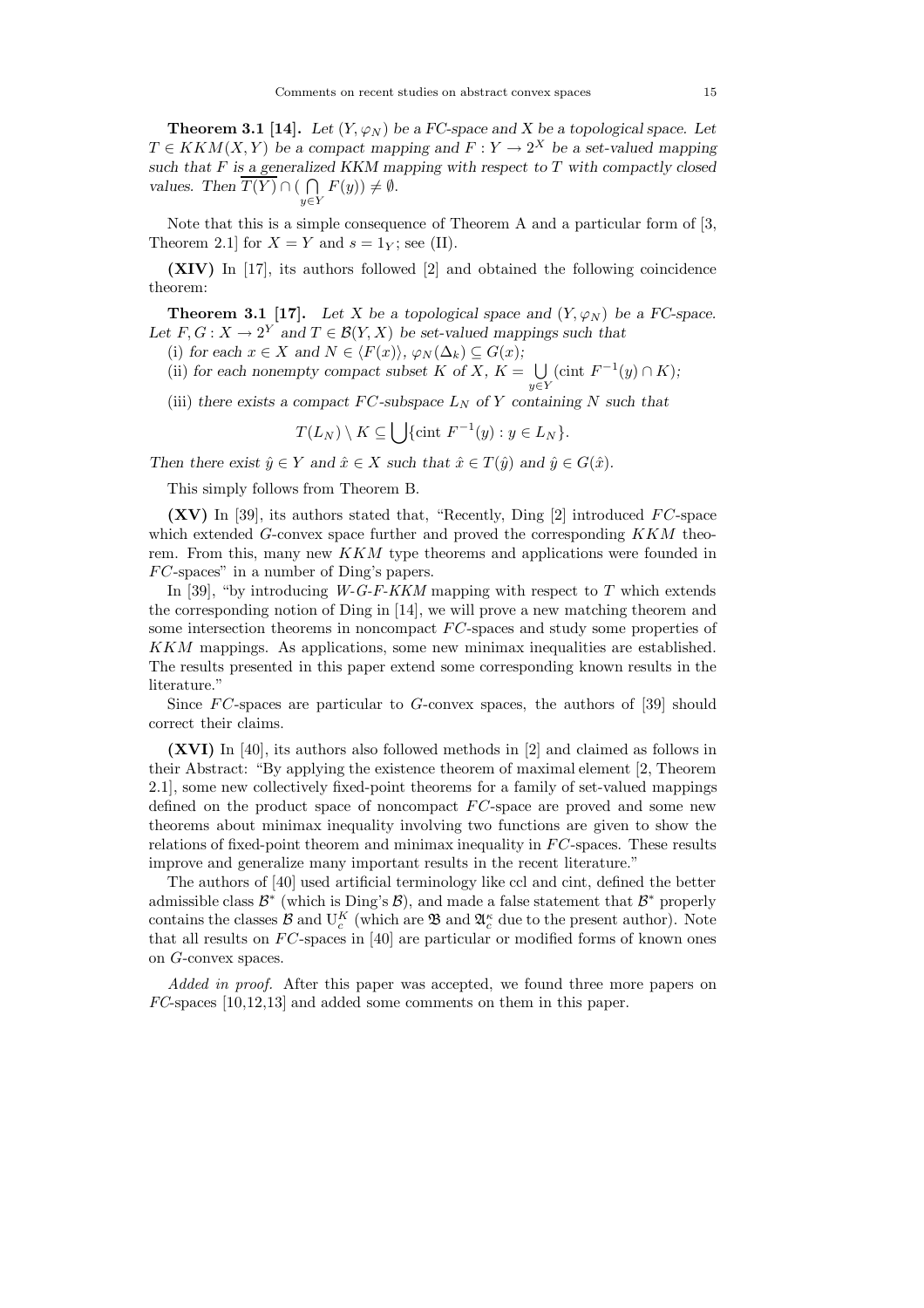#### 16 Sehie Park

### **References**

- [1] H. Ben-El-Mechaiekh, S. Chebbi, M. Florenzano, and J.-V. Llinares, *Abstract convexity and fixed points*, J. Math. Anal. Appl. **222** (1998), 138–150.
- [2] X.P. Ding, *Maximal element theorems in product FC-spaces and generalized games*, J. Math. Anal. Appl. **305** (2005), 29-42.
- [3] X.P. Ding, *Generalized KKM type theorems in FC-spaces with applications* (I), J. Glob. Optim. **36** (2006), 581–596.
- [4] X.P. Ding, *Generalized KKM type theorems in FC-spaces with applications* (II), J. Glob. Optim., **38** (2007), 367–385.
- [5] X.P. Ding, *Continuous selection, collectively fixed points and system of coincidence theorems in product topological spaces*, Acta Math. Sinica, English Ser. **22** (2006), 1629–1638.
- [6] X.P. Ding, *Collective fixed points and a system of coincidence theorems in product*  $FC$ -spaces *and applications*, Nonlinear Anal. 66 (2007), 2604–2617.
- [7] X.P. Ding, *Nonempty intersection theorems and generalized multi-objective games in product* F C*-spaces*, J. Glob. Optim. **37** (2007), 63–73.
- [8] X.P. Ding, *Maximal elements of*  $G_{\text{KKM}}$ -majorized mappings in product FC-spaces and appli*cations* (I), Nonlinear Anal. 67 (2007), 963–973.
- [9] X.P. Ding, *Maximal elements of*  $G_{\text{KKM}}$ -majorized mappings in product FC-spaces and appli*cations* (II), Nonlinear Anal. (2007), doi:10.1016/j.na.2006.10.025.
- [10] X.P. Ding, *Weak Pareto equilibria for generalized constrained multiobjective games in locally* F C*-spaces*, Nonlinear Anal. **65** (2006), 538–545.
- [11] X.P. Ding, *The generalized game and the system of generalized vector quasi-equilibrium problems in locally FC-uniform spaces*, Nonlinear Anal. (2007), doi:10.1016/j.na.2006. 12.003.
- [12] X.P. Ding, *Minimax inequalities and fixed points of expansive set-valued mappings with noncompact and nonconvex domains and ranges in topological spaces*, Nonlinear Anal. (2008), doi:10.1016/j.na.2008.01.018.
- [13] X.P. Ding and T.M. Ding, *KKM type theorems and generalized vector equilibrium problems in noncompact FC-spaces*, J. Math. Anal. Appl. **331** (2007), 1230–1245.
- [14] X.P. Ding and L. Wang, *Fixed points, minimax inequalities and equilibria of noncompact abstract economies in FC-spaces*, Nonlinear Anal. (2007), doi:10.1016/j.na.2007.06.006.
- [15] X.P. Ding, J.C. Yao, and L.-J. Lin, *Solutions of generalized vector quasi-equilibrium problems in locally G-convex spaces*, J. Math. Anal. Appl. **298** (2004), 398–410.
- [16] K. Fan, *A generalization of Tychonoff 's fixed point theorem*, Math. Ann. **142** (1961), 305–310.
- [17] M. Fang and N.-j. Huang, *KKM type theorems with applications to generalized vector equilibrium problems in FC-spaces*, Nonlinear Anal. **67** (2007), 809–817.
- [18] C.J. Himmelberg, *Fixed points of compact multifunctions*, J. Math. Anal. Appl. **38** (1972), 205–207.
- [19] C.D. Horvath, *Contractibility and generalized convexity*, J. Math. Anal. Appl. **156** (1991), 341–357.
- [20] C.D. Horvath, *Extension and selection theorems in topological spaces with a generalized convexity structure*, Ann. Fac. Sci. Toulouse **2** (1993), 253–269.
- [21] M. Lassonde, *On the use of KKM multifunctions in fixed point theory and related topics*, J. Math. Anal. Appl. **97** (1983), 151–201.
- [22] S. Park, *Ninety years of the Brouwer fixed point theorem*, Vietnam J. Math. **27** (1999), 193– 232.
- [23] S. Park, *Elements of the KKM theory for generalized convex spaces*, Korean J. Comput. Appl. Math. **7** (2000), 1–28.
- [24] S. Park, *Remarks on topologies of generalized convex spaces*, Nonlinear Func. Anal. Appl. **5** (2000), 67–79.
- [25] S. Park, *Fixed point theorems in locally* G*-convex spaces*, Nonlinear Anal. **48** (2002), 869–879.
- [26] S. Park, *On generalizations of the KKM principle on abstract convex spaces*, Nonlinear Anal. Forum **11** (2006), 67–77.
- [27] S. Park, *Fixed point theorems on* KC*-maps in abstract convex spaces*, Nonlinear Anal. Forum **11** (2006), 117–127.
- [28] S. Park, *Fixed point theorems for better admissible multimaps on almost convex sets*, J. Math. Anal. Appl. **329** (2007), 690–702.